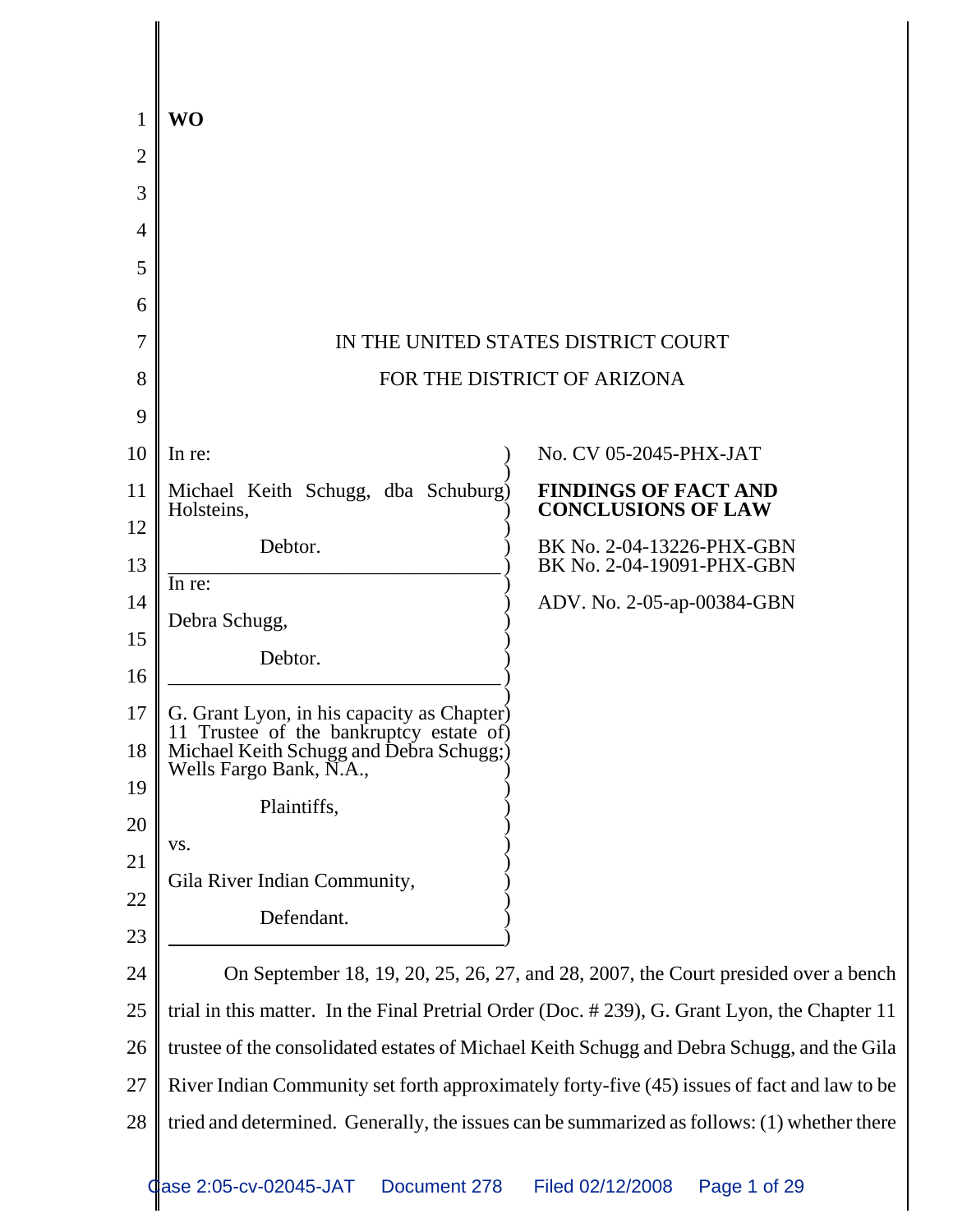| 1              | is an easement or right-of-way via Smith-Enke Road or Murphy Road for access and utilities         |
|----------------|----------------------------------------------------------------------------------------------------|
| $\overline{2}$ | to Section 16 of Township 4 South Range 4 East in Pinal County ("Section 16"); (2) whether         |
| 3              | Murphy Road is an Indian Reservation Road that must remain open for public use; (3)                |
| $\overline{4}$ | whether Smith-Enke Road and/or Murphy Road are public rights-of-way under R.S. 2477                |
| 5              | that must remain open for public use; (4) whether the easement and/or right-of-way access          |
| 6              | (if any) to Section 16 includes the right to improve the easements or install additional utilities |
| $\overline{7}$ | thereon; (5) whether GRIC has the power to regulate zoning on Section 16; and (6) whether          |
| 8              | the Trustee, the Debtors, representatives of the $S & T$ Dairy and/or their respective invitees,   |
| 9              | employees, assignees, agents or representatives have trespassed on tribal or allotted lands        |
| 10             | within the Gila River Indian Community's reservation. Following the bench trial, the Court         |
| 11             | hereby finds and concludes as follows:                                                             |
| 12             | I.<br><b>Findings of Fact</b>                                                                      |
| 13             | <b>Introduction</b>                                                                                |
| 14             | This action was filed by G. Grant Lyon acting solely in his capacity as Chapter 11<br>1.           |
| 15             | Trustee of the bankruptcy estate of Michael Keith Schugg and Debra Schugg (the                     |
| 16             | "Trustee").                                                                                        |
| 17             | The Defendant/Counter-Plaintiff Gila River Indian Community ("GRIC") is a<br>2.                    |
| 18             | federally-recognized Indian Community organized under Section 16 of the Indian                     |
| 19             | Reorganization Act, 25 U.S.C. § 461 et seq.                                                        |
| 20             | 3.<br>GRIC is based on the Gila River Indian Reservation (the "Reservation"), which                |
| 21             | consists of approximately 372,000 acres in south-central Arizona, and includes                     |
| 22             | members of the federally-recognized Akmil O'odham ("Pima") and Peeposh                             |
| 23             | ("Maricopa") Tribes.                                                                               |
| 24             | In or about September 2003, Michael Schugg and Debra Schugg (the "Debtors")<br>4.                  |
| 25             | acquired title to land known as Section 16 of Township 4 South, Range 4 East in Pinal              |
| 26             | County, Arizona, comprising approximately 657 acres ("Section 16").                                |
| 27             | 5.<br>On May 22, 2006, the Bankruptcy Court entered an order directing the Trustee to pay          |
| 28             | Wells Fargo's principal and interest in full.                                                      |

## - 2 -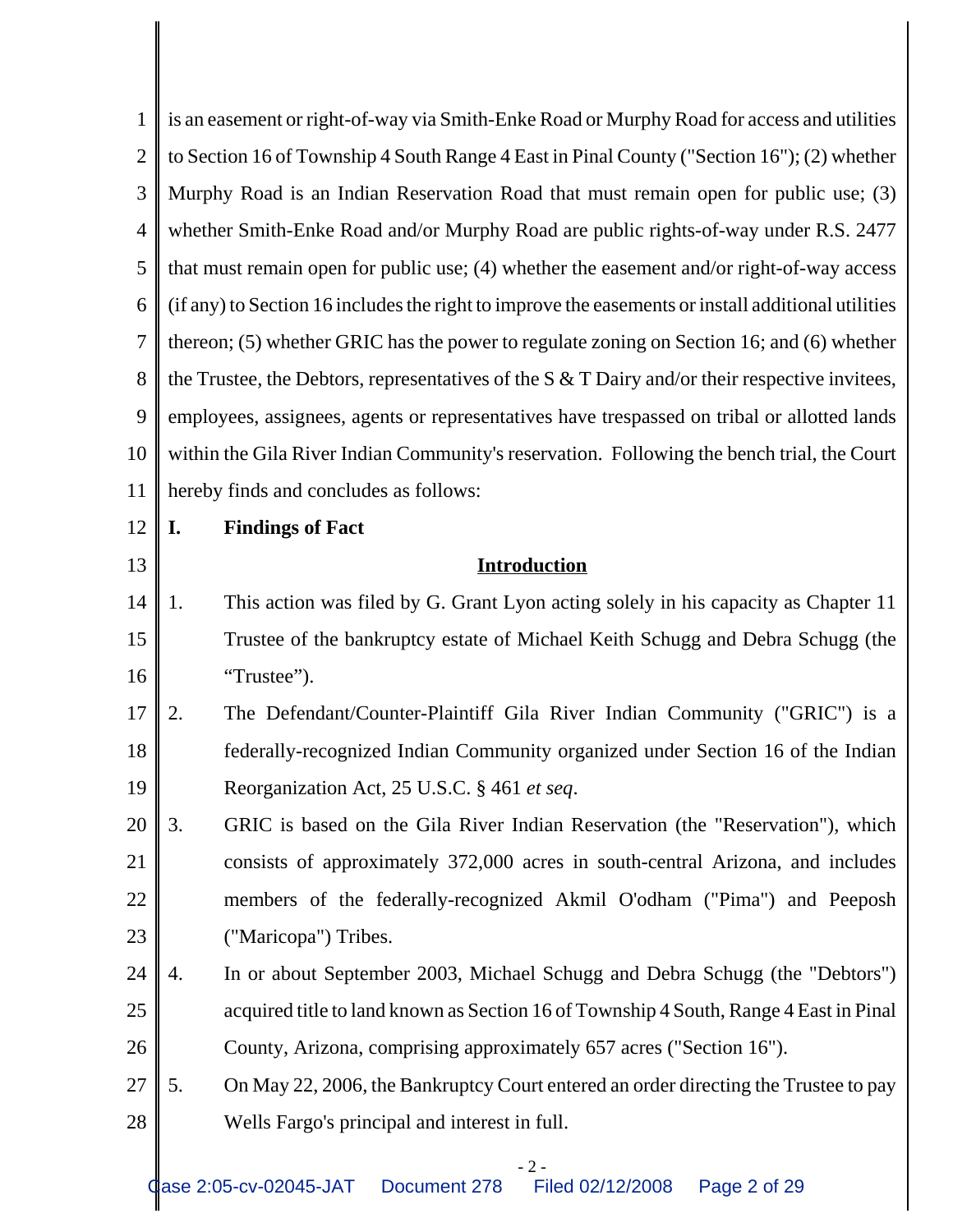| $\mathbf{1}$   | 6.  | On March 12, 2007, Wells Fargo, N.A., released its lien on Section 16.                    |
|----------------|-----|-------------------------------------------------------------------------------------------|
| $\overline{2}$ | 7.  | On June 1, 2007, all claims and counterclaims between Wells Fargo and GRIC were           |
| 3              |     | dismissed with prejudice, resulting in the dismissal of Wells Fargo from this case.       |
| $\overline{4}$ |     | <b>Indispensable Party</b>                                                                |
| 5              | 8.  | On March 9, 2006, the Court denied without prejudice GRIC's Motion to Dismiss, in         |
| 6              |     | which GRIC argued, inter alia, that the United States is an indispensable party.          |
| $\overline{7}$ | 9.  | Before the trial of this matter, GRIC filed a brief entitled Gila River Indian            |
| 8              |     | Community's Trial Brief Regarding the Lack of Jurisdiction Over the Trustee's Access      |
| 9              |     | Claims Due to the Fact that the United States Is an Indispensable Party (Doc. #218).      |
| 10             | 10. | In response, the Trustee filed a Memorandum Regarding the United States Not Being         |
| 11             |     | an Indispensable Party to Legal Access Claims (Doc. #225).                                |
| 12             | 11. | On January 8, 2008, the Court ordered the parties to file supplemental briefs to          |
| 13             |     | address the fact that Smith-Enke Road and Murphy Road cross land owned by or              |
| 14             |     | allotted to individuals not made parties to this litigation and the impact thereof on the |
| 15             |     | analysis under Rule 19 of the Federal Rules of Civil Procedure.                           |
| 16             | 12. | On January 11, 2008, both parties filed their respective briefs.                          |
| 17             | 13. | There is no pending motion to dismiss for failure to join a party under Rule 19 of the    |
| 18             |     | Federal Rules of Civil Procedure.                                                         |
| 19             |     | <b>Uncontested History of Section 16 and the Gila River Indian Reservation</b>            |
| 20             | 14. | In 1850, the United States Government reserved all sections numbered sixteen and          |
| 21             |     | thirty-six in each township of the Territory of New Mexico for the purpose of being       |
| 22             |     | applied to schools.                                                                       |
| 23             | 15. | In 1853, the United States acquired land that later became part of the State of Arizona   |
| 24             |     | through the Gadsden Purchase, including land that was later designated as Section 16.     |
| 25             | 16. | In 1854, the United States promulgated the Law of July 23, 1854, § 5, which stated,       |
| 26             |     | in part: "sections numbered sixteen and thirty-six in each township, in said Territory,   |
| 27             |     | shall be, and the same are hereby, reserved for the purpose of being applied to schools   |
| 28             |     | in said Territory, and in the States and Territories hereafter to be created out of the   |
|                |     | $-3-$                                                                                     |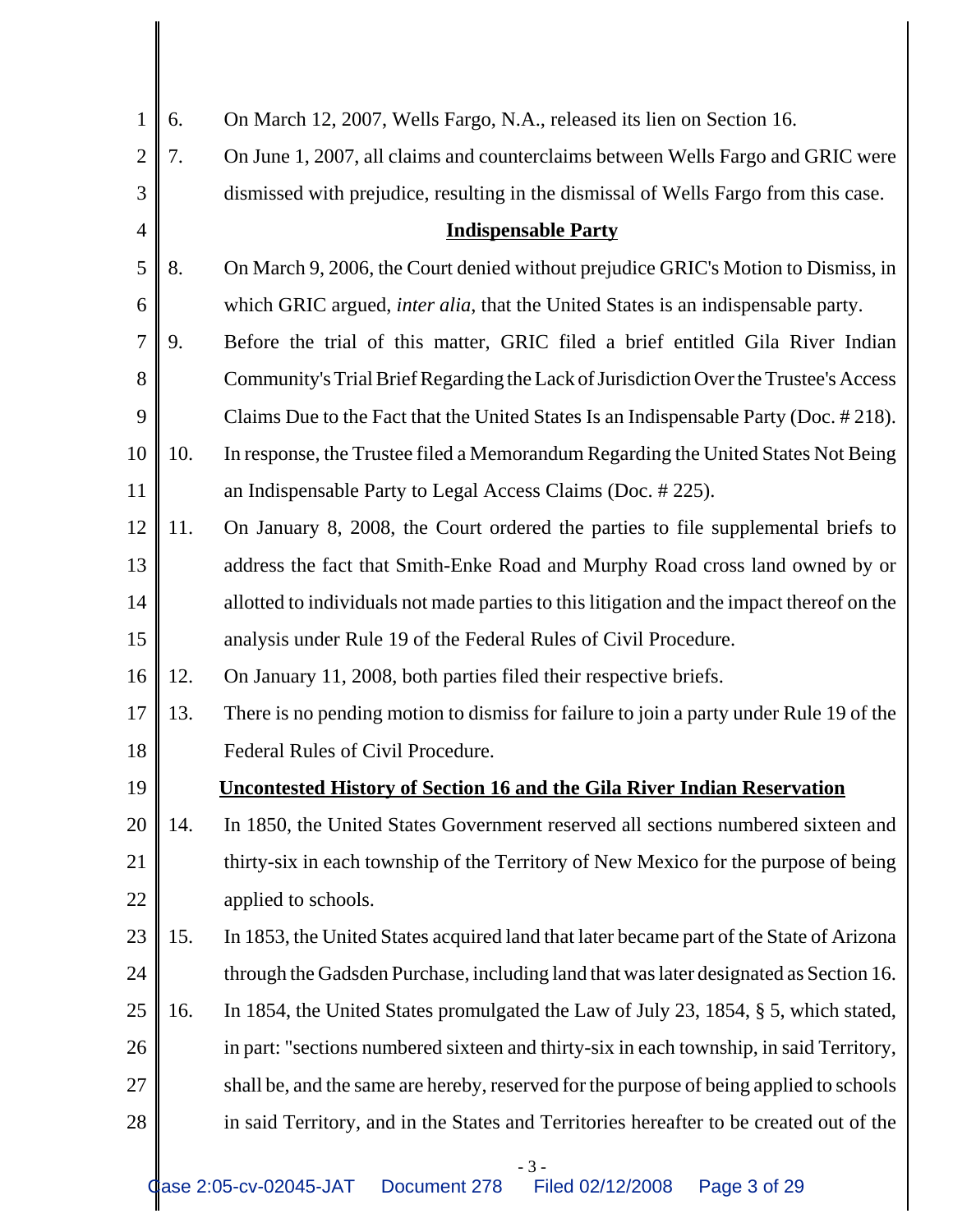same."

- 2 3 17. In 1863, Congress partitioned the Territory of New Mexico to create the Territory of Arizona.
- 4 5 6 7 18. In 1876, a survey of the Territory of Arizona, which included Section 16, was conducted by Theodore White, a United States Deputy Surveyor for Arizona. The survey was filed with the Surveyor General's Office in Tucson, Arizona, the following year.
- 8 19. In 1921, a resurvey of certain parcels surrounding Section 16 was filed.
- 9 20. In 1910, Congress authorized Arizona's statehood by passing the Enabling Act.
- 10 21. Arizona became a state on February 14, 1912.
- 11 12 13 22. In 1859, Congress created a reservation for the confederated bands of Pima and Maricopa Indians by enacting sections 3 and 4 of the Act of February 28, 1859, ch. 66, 11 Stat. 388, 401.
- 14 15 16 23. After 1859, the Reservation's boundaries were revised by seven Executive Orders issued between 1876 and 1915, resulting in its current size of approximately 372,000 acres.
- 17 18 19 20 24. The land contiguous to Section 16 was added to the Reservation by two Executive Orders: one dated November 15, 1883 (adding the land immediately north of Section 16) and the other dated June 2, 1913 (adding the land immediately to the south, east and west of Section 16).
- 21 22 25. The Executive Orders that expanded the Reservation lands did not identify any specific easements providing legal access to Section 16.
- 23 24 26. The 1883 Executive Order, which added to the Reservation land immediately north of Section 16, stated in part:
- 25 26 27 28 [A]ny tract or tracts of lands included within the foregoingdescribed boundaries [added to the Reservation] the title of which has passed out of the United States Government, or to which valid homestead or pre-emption rights have attached under the laws of the United States prior to the date of this order, are hereby excluded from the reservation hereby made.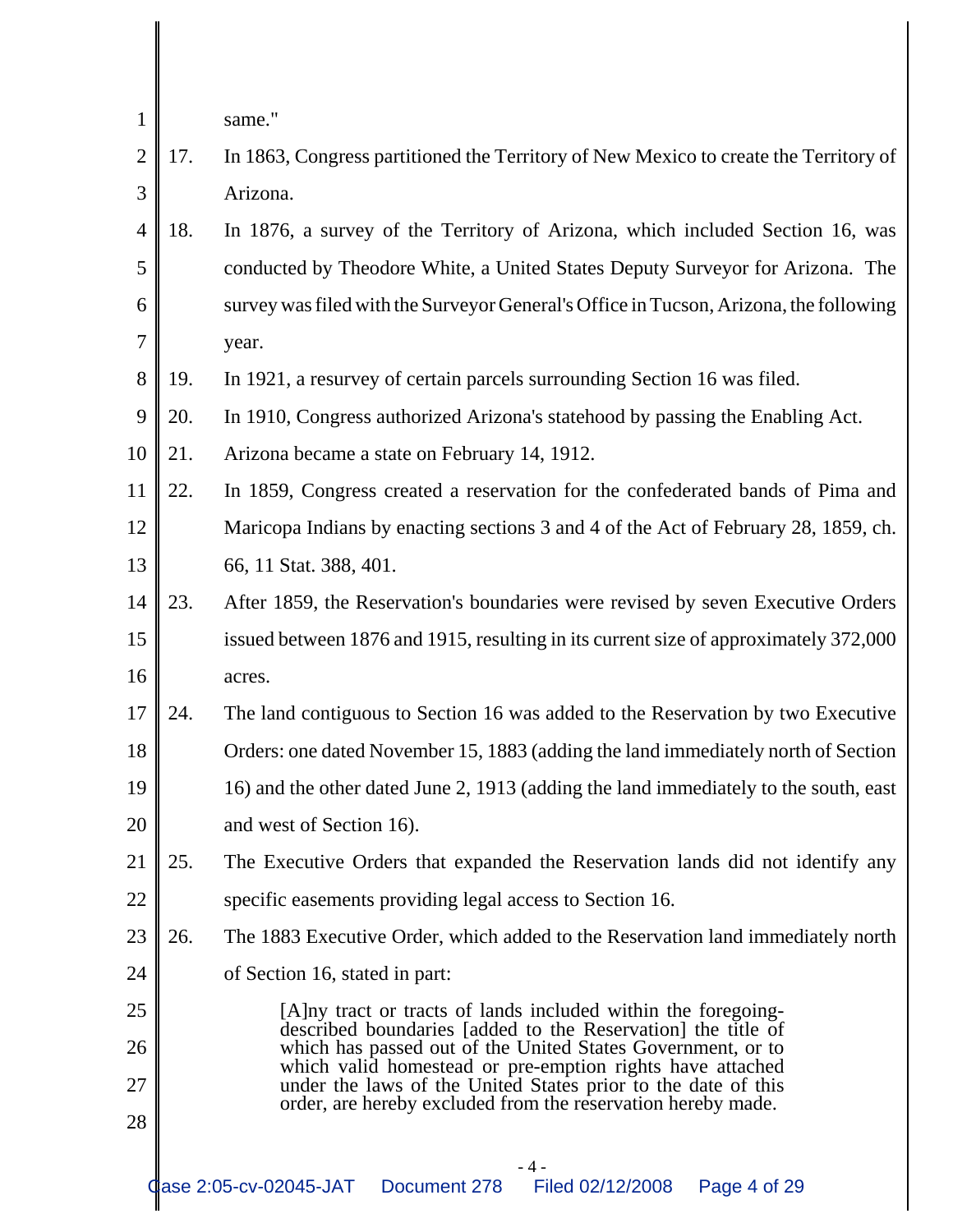| 1              | 27. | The 1913 Executive Order, which added to the Reservation land south, east and west       |
|----------------|-----|------------------------------------------------------------------------------------------|
| $\overline{2}$ |     | of Section 16 (hereinafter referred to as the "Encircling Strip"), stated that the lands |
| 3              |     | "shall be subject to any existing valid rights of any persons to the lands described."   |
| $\overline{4}$ | 28. | The land surrounding Section 16 includes allotments for individual Indians and GRIC.     |
| 5              | 29. | Allotment Deeds for certain allotments in the vicinity of Section 16 were issued in      |
| 6              |     | 1921.                                                                                    |
| $\overline{7}$ | 30. | The Allotment Deeds state that the federal government will hold the land in trust for    |
| 8              |     | twenty-five years for the sole use and benefit of the Indian, and when the period        |
| 9              |     | expires "the United States will convey the same by patent to said Indian in fee,         |
| 10             |     | discharged of said trust and free from all charge and encumbrance whatsoever."           |
| 11             | 31. | On November 1, 1929, the State of Arizona transferred Section 16 to J. L. Hodges by      |
| 12             |     | a patent conveying fee simple ownership "with all the rights, privileges, immunities,    |
| 13             |     | and appurtenances of whatsoever nature" and "subject to any and all easements or         |
| 14             |     | rights of way heretofore legally obtained."                                              |
| 15             | 32. | On January 11, 1944, Mr. Hodges and Grace Atkins Hodges conveyed to H.G.                 |
| 16             |     | Tiffany and Virginia Tiffany, Frances H. Raymond, and Walter H. Coleman and Pearl        |
| 17             |     | F. Coleman title to Section 16 by warranty deed "together with all and singular the      |
| 18             |     | rights and appurtenances thereto in anywise belonging unto the said GRANTEES."           |
| 19             |     | The warranty deed did not otherwise identify any easement across Indian lands to         |
| 20             |     | Section 16.                                                                              |
| 21             | 33. | On March 7, 1946, Mr. and Mrs. Tiffany, Ms. Raymond, and Mr. and Mrs. Coleman            |
| <u>22</u>      |     | conveyed to Charles and Lena Hill title to Section 16 by warranty deed "together with    |
| 23             |     | all and singular the rights and appurtenances thereto in anywise belonging unto the      |
| 24             |     | said GRANTEES." The warranty deed did not otherwise identify any easement                |
| 25             |     | across Indian lands to Section 16.                                                       |
| 26             | 34. | On July 19, 2001, Wells Fargo loaned S & T Dairy \$500,000 to help purchase Section      |
| 27             |     | 16 in exchange for a deed of trust on the property.                                      |
| 28             | 35. | By warranty deed recorded in Pinal County on July 26, 2001, Charles A. Hill, a           |
|                |     |                                                                                          |

- 5 -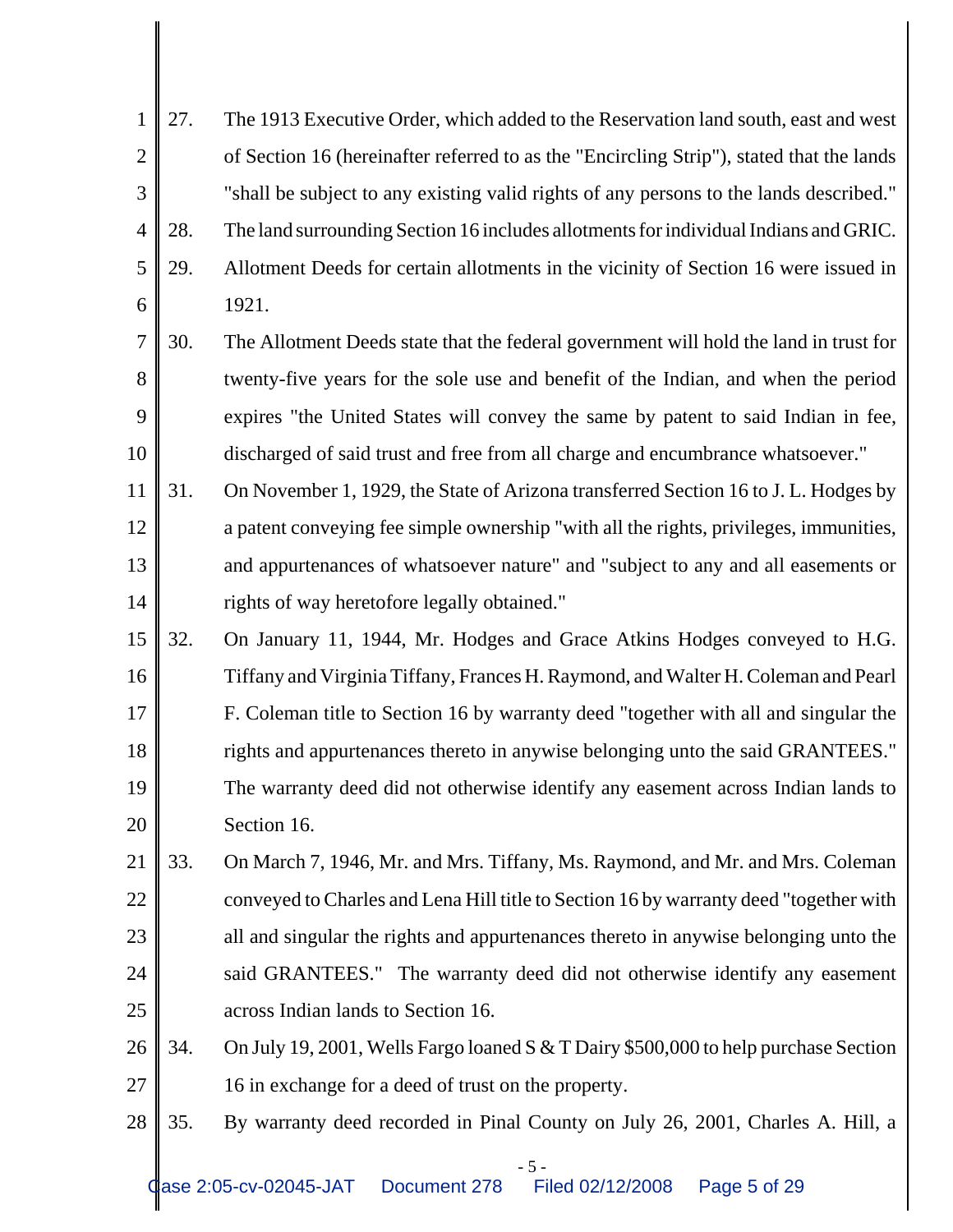| 1              |     | descendant of Charles Hill and general partner of Hill Farms, Ltd., an Arizona limited                                                                                                                                                                               |
|----------------|-----|----------------------------------------------------------------------------------------------------------------------------------------------------------------------------------------------------------------------------------------------------------------------|
| $\overline{2}$ |     | partnership, conveyed to S & T Dairy, L.L.C., an Arizona limited liability company                                                                                                                                                                                   |
| 3              |     | ("S & T Dairy"), title to Section 16 "together with all rights and privileges thereto."                                                                                                                                                                              |
| $\overline{4}$ |     | The warranty deed did not otherwise identify any easement across Indian lands to                                                                                                                                                                                     |
| 5              |     | Section 16.                                                                                                                                                                                                                                                          |
| 6              | 36. | In June 2001, Michael Schugg and Charles Hill entered into an agreement under                                                                                                                                                                                        |
| 7              |     | which $S \& T$ Dairy, a company owned by Stacey and Travis Schugg, Mr. Schugg's                                                                                                                                                                                      |
| 8              |     | children, purchased fee simple title to Section 16 for \$1.6 million.                                                                                                                                                                                                |
| 9              | 37. | On behalf of S & T Dairy, Michael Schugg signed a contract for the purchase of                                                                                                                                                                                       |
| 10             |     | Section 16, an addendum to which stated:                                                                                                                                                                                                                             |
| 11             |     | The Hill Farm is located within the boundary of the Reservation                                                                                                                                                                                                      |
| 12             |     | and access to the property may be restricted. The Seller does<br>not warrant or guarantee access or right-of-ways or easements                                                                                                                                       |
| 13             |     | for access or utilities. The Buyer (Mr. Michael Schugg) has<br>personally researched access to the property and has visited with<br>the Bureau of Indian Affairs and is satisfied with the current                                                                   |
| 14             |     | access to the property. Mr. Schugg and/or heirs acknowledge                                                                                                                                                                                                          |
| 15<br>16       |     | the limited access and potential problems of being located with<br>[sic] the Boundary of the Reservation and they will hold the<br>Seller and Broker (Aztec Agricultural Group, Inc. - Melvin D.<br>Young, Broker) harmless for any potential liability or cost that |
| 17             |     | may be incurred due to the location/access of the property.                                                                                                                                                                                                          |
| 18             | 38. | In 2001, S & T Dairy constructed a dairy on Section 16.                                                                                                                                                                                                              |
|                | 39. | Construction of the dairy lasted from August 2001 to approximately March 2003 and                                                                                                                                                                                    |
| 20             |     | cost approximately \$9 million.                                                                                                                                                                                                                                      |
|                | 40. | On June 10, 2002, Wells Fargo loaned S & T Dairy \$4 million to construct the dairy                                                                                                                                                                                  |
|                |     | on Section 16 and obtained a deed of trust and assignment of rents and leases on the                                                                                                                                                                                 |
|                |     | property.                                                                                                                                                                                                                                                            |
|                | 41. | On April 29, 2003, Wells Fargo increased the value of its deed of trust on Section 16                                                                                                                                                                                |
|                |     | for granting $S & T$ Dairy a \$500,000 line of credit on a "Term Note," a \$3.3 million                                                                                                                                                                              |
| 26             |     | line of credit on a "Herd Note," and an \$800,000 line of credit on a "Feed Note."                                                                                                                                                                                   |
|                | 42. | In or about September 2003, S & T Dairy conveyed to the Debtors title to Section 16                                                                                                                                                                                  |
|                |     | "together with all rights, easements, benefits and privileges appurtenant to the Subject                                                                                                                                                                             |
| 28             |     |                                                                                                                                                                                                                                                                      |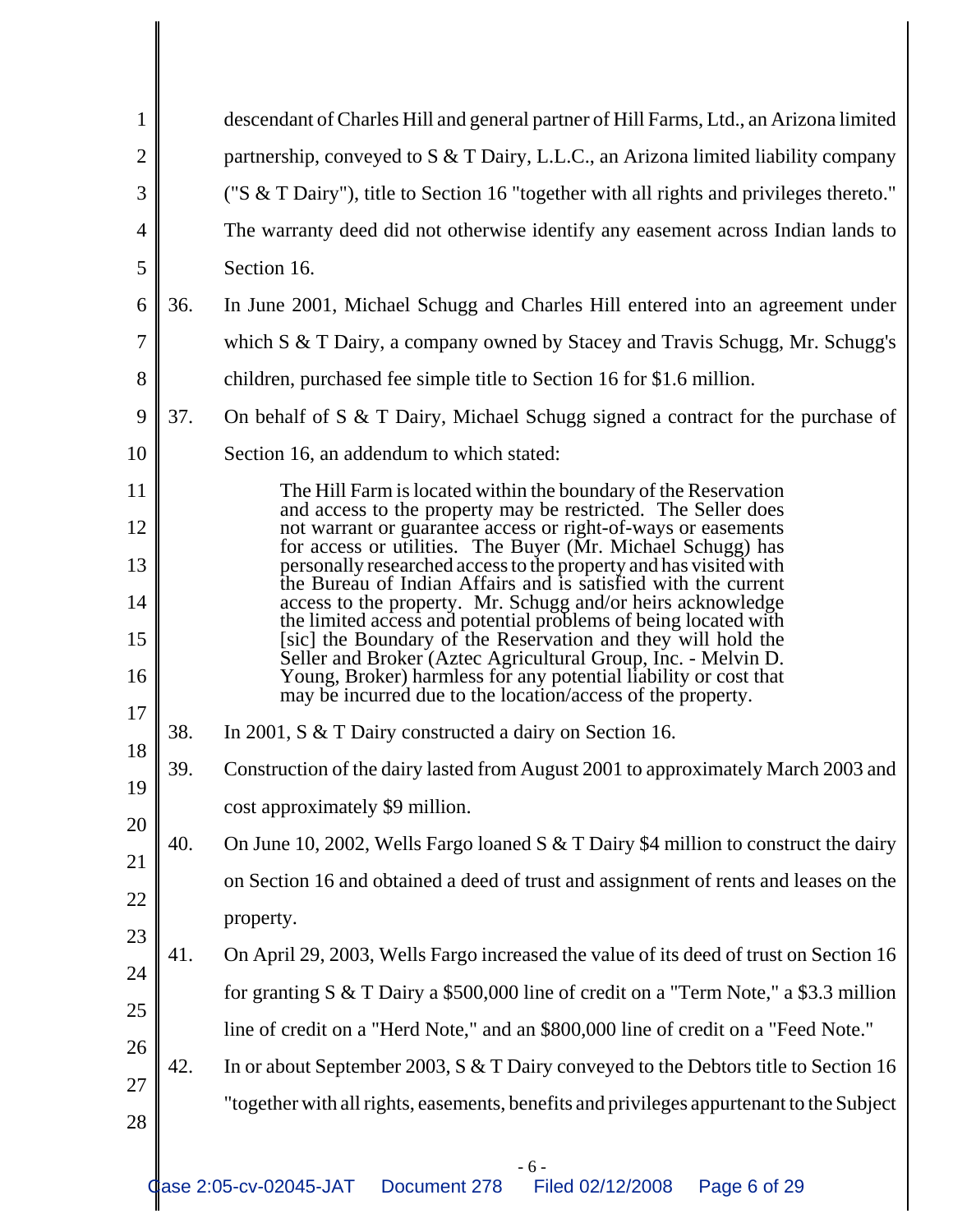| $\mathbf{1}$   |     | Real Property on the Effective Date." The document transferring title did not         |
|----------------|-----|---------------------------------------------------------------------------------------|
| $\overline{2}$ |     | otherwise identify any easement across Indian lands to Section 16.                    |
| 3              | 43. | On March 22, 2004, the Debtors fully assumed the obligations of S $\&$ T Dairy        |
| $\overline{4}$ |     | described in the April 29, 2003, Amended and Restated Deed of Trust.                  |
| 5              |     | <b>Access to Section 16</b>                                                           |
| 6              | 44. | Section 16 is located wholly within the Reservation. On the north, Section 16 is      |
| 7              |     | bordered by Reservation land that includes allotments for individual Indians and      |
| 8              |     | GRIC. On the south, east and west, Section 16 is bordered by the Encircling Strip,    |
| 9              |     | an approximately one-half mile strip of Reservation land that includes allotments for |
| 10             |     | individual Indians and GRIC.                                                          |
| 11             | 45. | Smith-Enke Road and Murphy Road provide physical access to Section 16.                |
| 12             | 46. | Smith-Enke Road is an east-west road that runs adjacent to the southern boundary of   |
| 13             |     | Section 16.                                                                           |
| 14             | 47. | Traveling west from Section 16, Smith-Enke Road crosses the Encircling Strip for      |
| 15             |     | approximately one-half mile and continues to the city of Maricopa, which is outside   |
| 16             |     | the boundaries of the Reservation.                                                    |
| 17             | 48. | Traveling east from Section 16, Smith-Enke Road extends to the city of Sacaton,       |
| 18             |     | although at some point east of Section 16 the name of the road changes to Seed Farm   |
| 19             |     | Road.                                                                                 |
| 20             | 49. | Smith-Enke Road abuts or crosses tribal land and land allotted to individual Indians  |
| 21             |     | within the Reservation boundaries.                                                    |
| 22             | 50. | Murphy Road is a north-south road that runs adjacent to the eastern boundary of       |
| 23             |     | Section 16. Murphy Road intersects with Casa Blanca Road approximately two miles      |
| 24             |     | north of Section 16.                                                                  |
| 25             | 51. | Traveling south from Section 16, Murphy Road crosses the approximately one-half       |
| 26             |     | mile wide Encircling Strip and continues at least to the city of Maricopa.            |
| 27             | 52. | Traveling north from Section 16 for approximately two miles, Murphy Road              |
| 28             |     | intersects with Casa Blanca Road.                                                     |
|                |     |                                                                                       |

- 7 -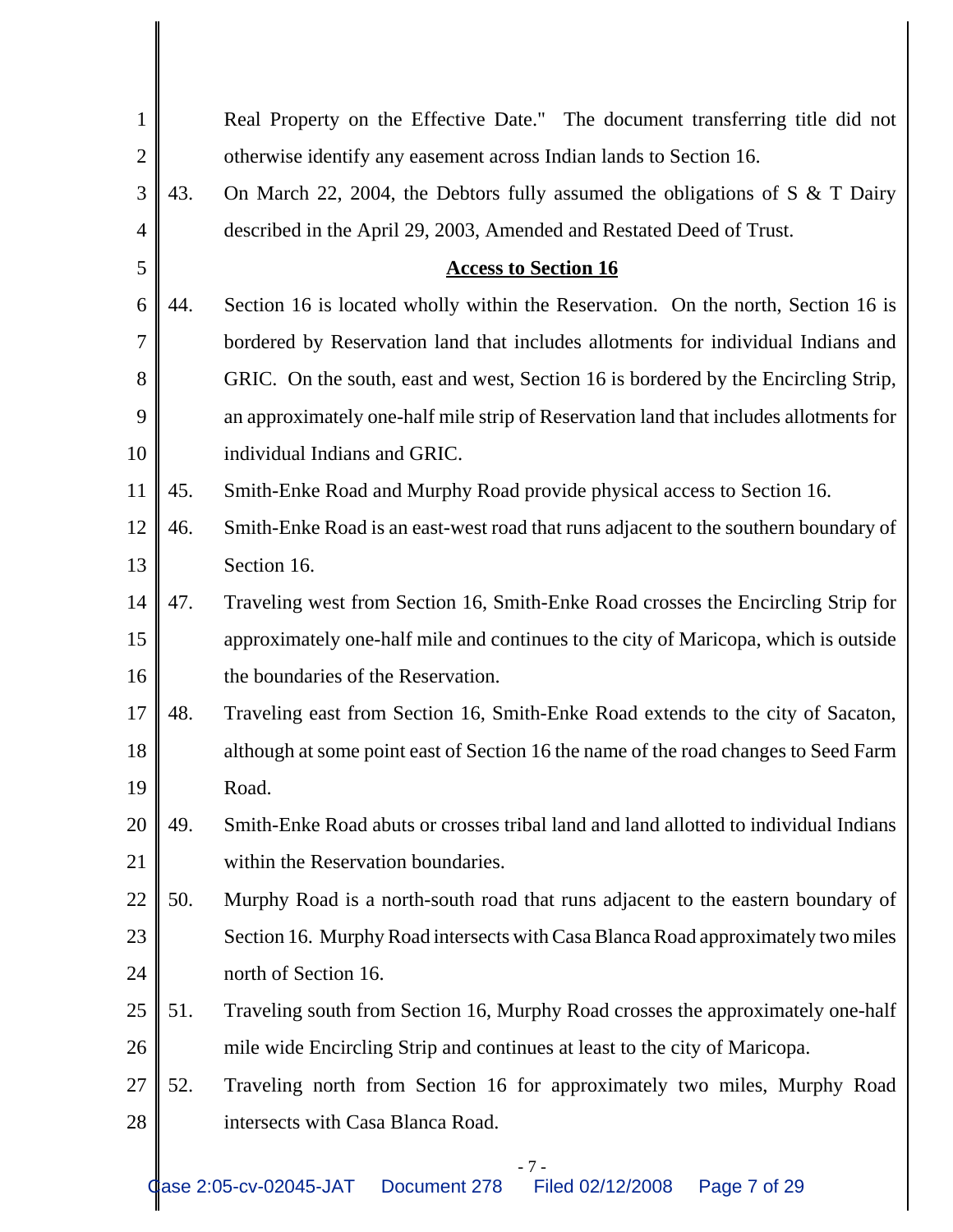| 1              | 53. | Casa Blanca Road is a road running east and west approximately two miles north of        |
|----------------|-----|------------------------------------------------------------------------------------------|
| $\overline{2}$ |     | the northern boundary of Section 16.                                                     |
| 3              | 54. | Murphy Road abuts or crosses tribal land and land allotted to individual Indians         |
| $\overline{4}$ |     | within the Reservation.                                                                  |
| 5              | 55. | Pinal County maintained Murphy Road from Smith-Enke Road south to the                    |
| 6              |     | Reservation's southern boundary from at least 1996 to at least 2001. The maintenance     |
| $\overline{7}$ |     | occurred once every two or three months.                                                 |
| 8              | 56. | Pinal County maintained Smith-Enke Road from Murphy Road west to Hartman Road            |
| 9              |     | (which road runs along the western boundary of Section 16), and sometimes farther        |
| 10             |     | west to the University of Arizona agricultural farm land, from at least 1996 to at least |
| 11             |     | 2001. The maintenance occurred once every two to three months.                           |
| 12             | 57. | Pinal County no longer maintains the portions of Smith-Enke Road or Murphy Road          |
| 13             |     | within the Reservation's boundaries.                                                     |
| 14             | 58. | The BIA was responsible for maintaining Murphy Road from Casa Blanca Road south          |
| 15             |     | to the Reservation's southern boundary until the mid-1990's, at which time GRIC          |
| 16             |     | contracted with the BIA to assume maintenance of the BIA roads on the Reservation.       |
| 17             | 59. | Federal funds have been used to maintain Smith-Enke Road and Murphy Road.                |
| 18             | 60. | Beginning in 2000, GRIC maintained Murphy Road from Casa Blanca Road south to            |
| 19             |     | the Reservation's southern boundary.                                                     |
| 20             | 61. | Approximately one year before trial, GRIC terminated its maintenance of Murphy           |
| 21             |     | Road from Casa Blanca Road south to the Reservation's southern boundary because          |
| <b>22</b>      |     | neither GRIC nor the BIA has a legal right-of-way on that portion of road.               |
| 23             | 62. | For decades, the owners of Section 16 and other members of the public traveled           |
| 24             |     | across the Encircling Strip via Smith-Enke Road and Murphy Road without GRIC's           |
| 25             |     | objection.                                                                               |
| 26             | 63. | Trucks used Smith-Enke Road and Murphy Road to complete the dairy construction           |
| <b>27</b>      |     | project.                                                                                 |
| 28             | 64. | After the dairy was constructed, trucks used Smith-Enke Road and Murphy Road to          |
|                |     | $-8-$                                                                                    |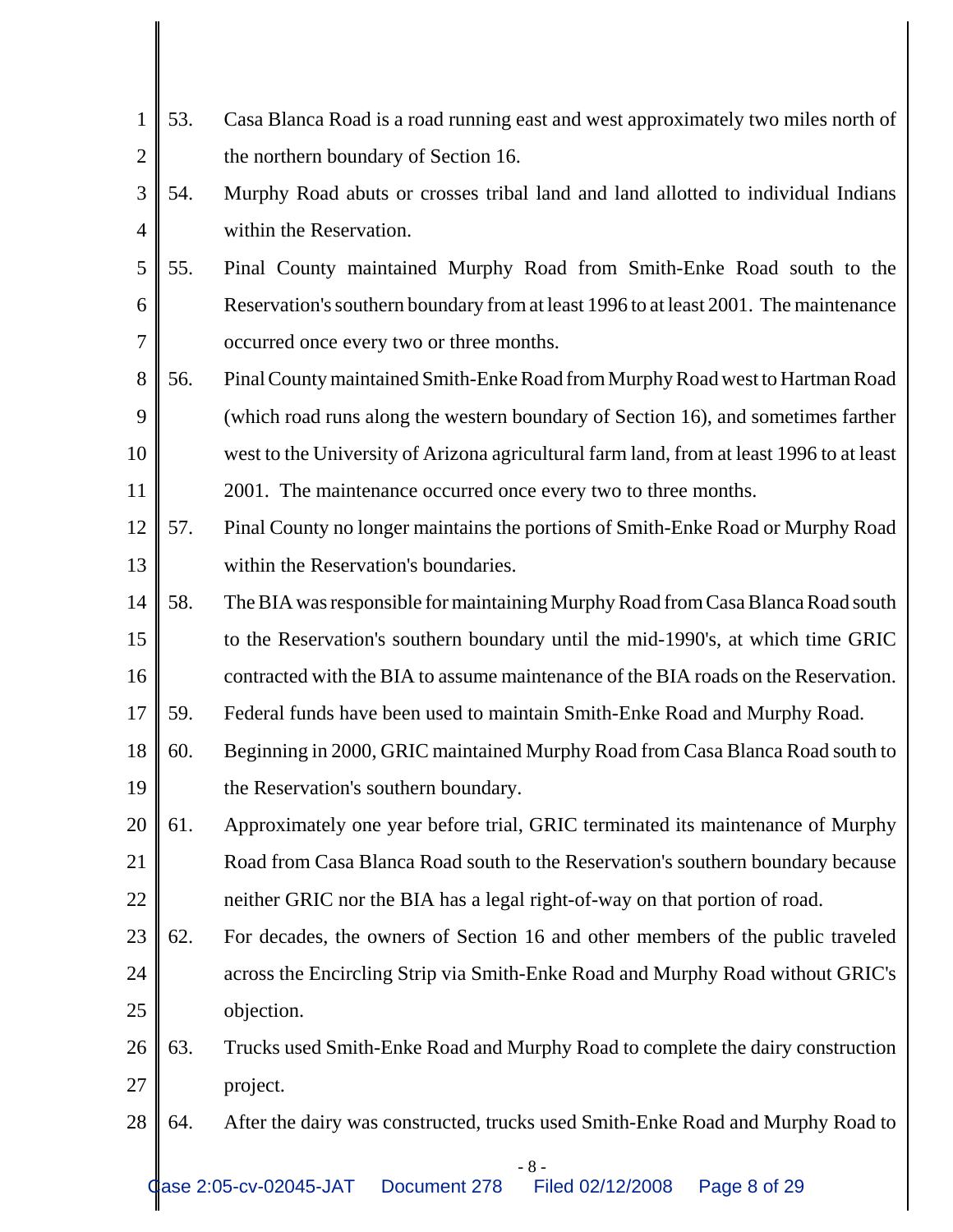| $\mathbf{1}$   |     | pick up loads of milk and to deliver feed for the dairy cattle.                         |
|----------------|-----|-----------------------------------------------------------------------------------------|
| $\overline{2}$ | 65. | GRIC did not object to the construction of the dairy on Section 16 or travel to and     |
| 3              |     | from Section 16 until 2003 or 2004.                                                     |
| $\overline{4}$ | 66. | Portions of Section 16 have been farmed since at least the 1940s.                       |
| 5              | 67. | Dirt wagon trails were the primary roadways in south-central Arizona in the 1800's      |
| 6              |     | and early 1900's.                                                                       |
| 7              | 68. | In 1875, there existed a north-south road from the general location of present-day      |
| 8              |     | Casa Blanca Road going south to meet the main military road coming up past              |
| 9              |     | Picacho.                                                                                |
| 10             | 69. | As of 1885, maps showed the existence of roadways in the township in which Section      |
| 11             |     | 16 is located.                                                                          |
| 12             | 70. | As GRIC's expert concedes, in 1911, 1912, and 1913, there were roads that provided      |
| 13             |     | physical access to Section 16.                                                          |
| 14             | 71. | Roads existing in 1913 were flexible in their location because of water run-off and     |
| 15             |     | flooding, among other reasons.                                                          |
| 16             | 72. | In 1913, there existed an east-west road from the city of Maricopa to the city of       |
| 17             |     | Sacaton. There are indications that the road was graded.                                |
| 18             | 73. | The 1913 east-west road provided a route between the communities of Maricopa and        |
| 19             |     | Sacaton.                                                                                |
| 20             | 74. | In 1915, there was a north-south road beginning at Casa Blanca Road and proceeding      |
| 21             |     | in a general southerly-southeast direction to the railroad tracks. The road touched the |
| 22             |     | northeast corner of Section 16.                                                         |
| 23             | 75. | At all relevant times, there have been roadways that touched, provided access to, or    |
| 24             |     | physically crossed Section 16.                                                          |
| 25             | 76. | In 1922, Pinal County declared public roads along all section lines in the "Valley"     |
| 26             |     | District." The Valley District included Section 16.                                     |
| 27             | 77. | Post-1922 maps and aerials show the alignment of Smith-Enke Road and Murphy             |
| 28             |     | Road on section lines.                                                                  |
|                |     |                                                                                         |

- 9 -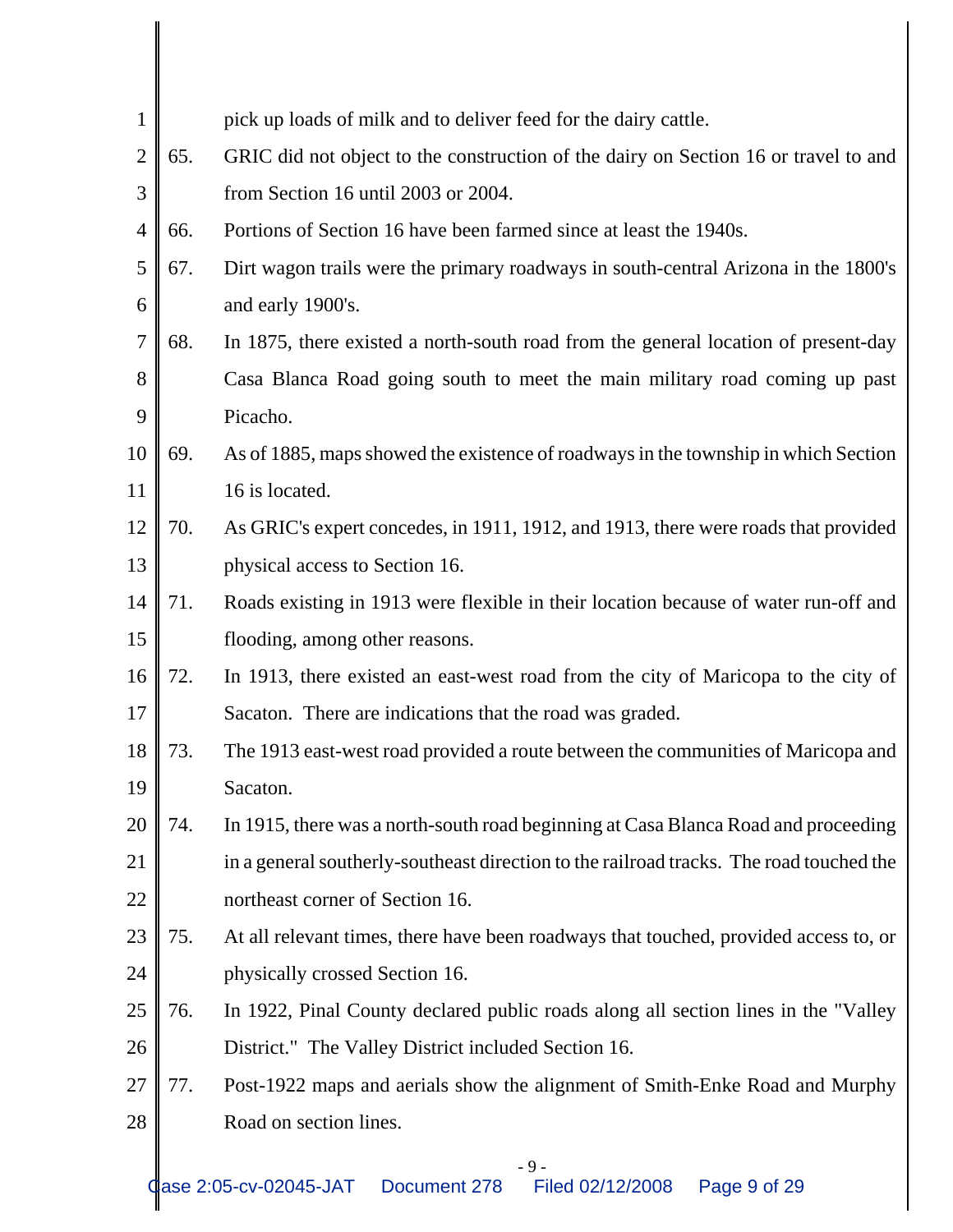| 78. |                                                                                          |
|-----|------------------------------------------------------------------------------------------|
|     | There are no recorded easements or rights-of-way on Murphy Road south of Casa            |
|     | Blanca Road.                                                                             |
| 79. | There are no recorded easements or rights-of-way on Smith-Enke Road.                     |
| 80. | No one has ever requested an easement or right-of-way to Section 16.                     |
| 81. | Other than the installation of the SCIP electricity poles and lines in 2002, there is no |
|     | record of anyone requesting an easement or right-of-way to Section 16.                   |
| 82. | The BIA maintains roads that are listed on the BIA road system, which roads are          |
|     | known as Indian Reservation Roads ("IRR").                                               |
| 83. | The BIA only needs a right-of-way for an IRR if the road was constructed, which          |
|     | means a surveyed and engineered road.                                                    |
| 84. | The BIA did not construct Murphy Road south of Casa Blanca Road.                         |
| 85. | To get a road listed on the BIA road system, an Indian tribe must file an application.   |
| 86. | The BIA receives federal funds to maintain IRRs and considers the roads to be public     |
|     | roads.                                                                                   |
| 87. | Murphy Road is listed as an IRR and is designated as BIA Route 93.                       |
| 88. | Murphy Road, north of Casa Blanca Road, is paved.                                        |
| 89. | Murphy Road, from Casa Blanca Road south to the Reservation's southern boundary,         |
|     | was listed in the past as part of BIA Route 93.                                          |
| 90  | BIA Route 93 is listed in GRIC's 1984 General Land Use Plan as being 4.8 miles           |
|     | long.                                                                                    |
|     |                                                                                          |
| 91. | In 2001, Vernon Palmer, BIA's Western Regional Roads Engineer, wrote: "BIA               |
|     | Route 93, locally known as Murphy Road, is a public roadway extending 1 mile north       |
|     | of Casa Blanca Road and 3 miles south of Casa Blanca Road. This 4 mile roadway           |
|     | section has been constructed and is maintained with public funds."                       |
| 92. | In 2004, GRIC erected "no trespassing signs" at the Reservation's southern boundary,     |
|     | adjacent to Murphy Road, and at the Reservation's western boundary, adjacent to          |
|     | Smith-Enke Road.                                                                         |
|     |                                                                                          |

- 10 -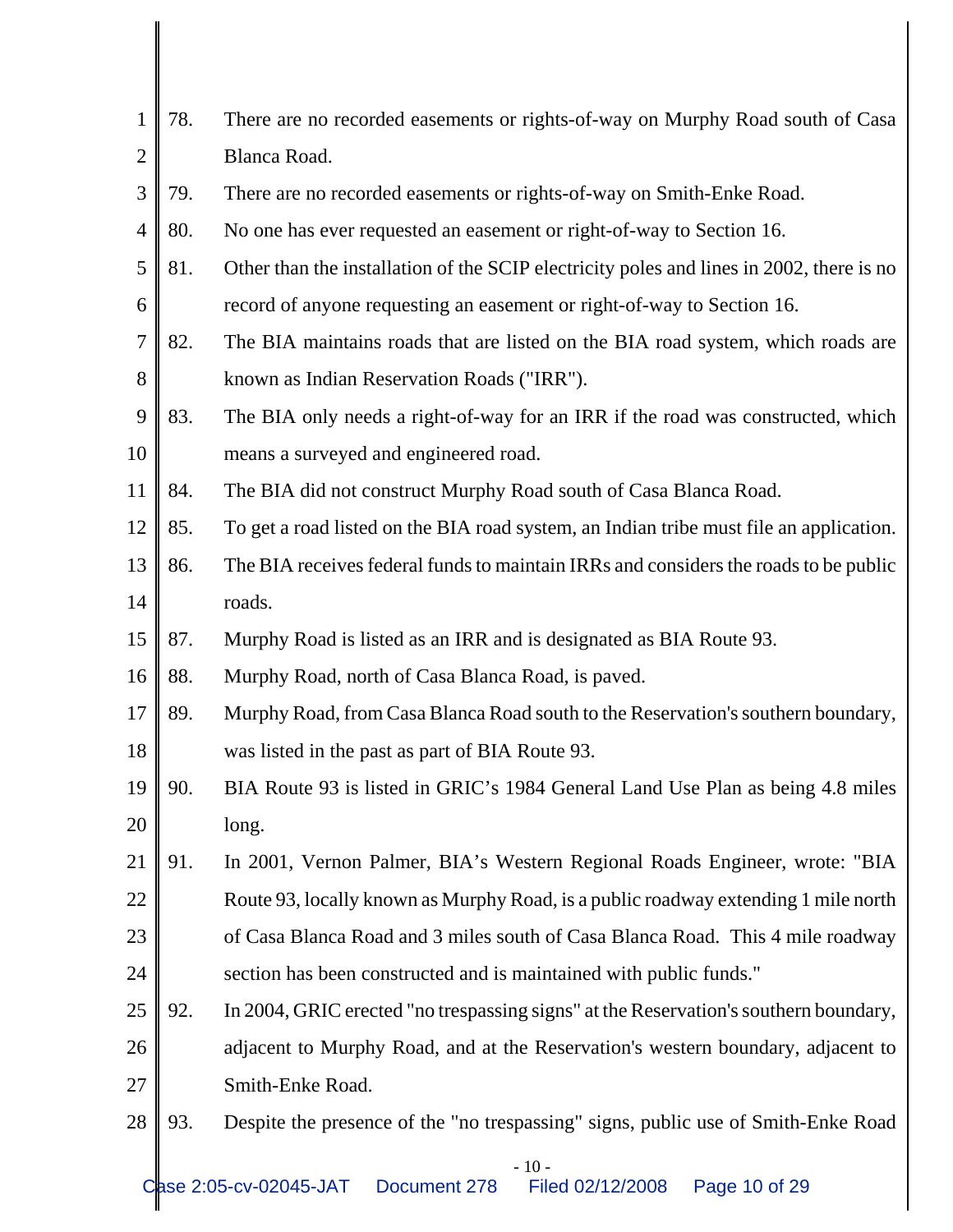| $\mathbf{1}$   |      | and Murphy Road continues.                                                               |
|----------------|------|------------------------------------------------------------------------------------------|
| $\overline{2}$ | 94.  | The Gila River Police Department has not attempted to block use of Smith-Enke Road       |
| 3              |      | or Murphy Road near Section 16.                                                          |
| $\overline{4}$ | 95.  | In 2002, Michael Schugg spoke with Fred Ringlero, at the time the Director of Land       |
| 5              |      | Use Planning and Zoning for GRIC, concerning Mr. Schugg's request for the San            |
| 6              |      | Carlos Irrigation Project ("SCIP") to bring electric power to Section 16.                |
| $\overline{7}$ | 96.  | Mr. Schugg worked with the Bureau of Indian Affairs ("BIA") and GRIC to obtain           |
| 8              |      | a utility easement for the construction of an electric line to Section 16 in 2002, which |
| 9              |      | was granted.                                                                             |
| 10             | 97.  | Mr. Ringlero told Mr. Schugg that there was no legal access to Section 16 and helped     |
| 11             |      | Mr. Schugg get the utility easement because it was for a dairy, which was consistent     |
| 12             |      | with the use of the surrounding land.                                                    |
| 13             | 98.  | There are electricity poles and lines adjacent to Smith-Enke Road, serviced by           |
| 14             |      | Arizona Public Service Company ("APS"), that extend across the Encircling Strip and      |
| 15             |      | provide electricity to Section 16.                                                       |
| 16             | 99.  | There is an underground gas line adjacent to Smith-Enke Road, serviced by Southwest      |
| 17             |      | Gas Corporation, that extends across the Encircling Strip and provides gas services      |
| 18             |      | to Section 16.                                                                           |
| 19             | 100. | There are electricity poles and lines adjacent to Murphy Road, installed by the San      |
| 20             |      | Carlos Irrigation Project ("SCIP"), a division of the Bureau of Indian Affairs ("BIA"),  |
| 21             |      | that extend across the Reservation and provide electricity to Section 16.                |
| 22             | 101. | At the Debtors' request, SCIP installed the electricity poles and lines in 2002.         |
| 23             | 102. | When the Debtors sought installation of the SCIP poles and lines, GRIC participated      |
| 24             |      | in the process and did not object to the installation.                                   |
| 25             | 103. | There are telephone lines adjacent to Smith-Enke Road that extend across the             |
| 26             |      | Encircling Strip and provide telephone service to Section 16.                            |
| 27             |      | <b>Zoning</b>                                                                            |
| 28             | 104. | Currently, approximately 12,000 GRIC members reside on the Reservation.                  |
|                |      | $-11-$                                                                                   |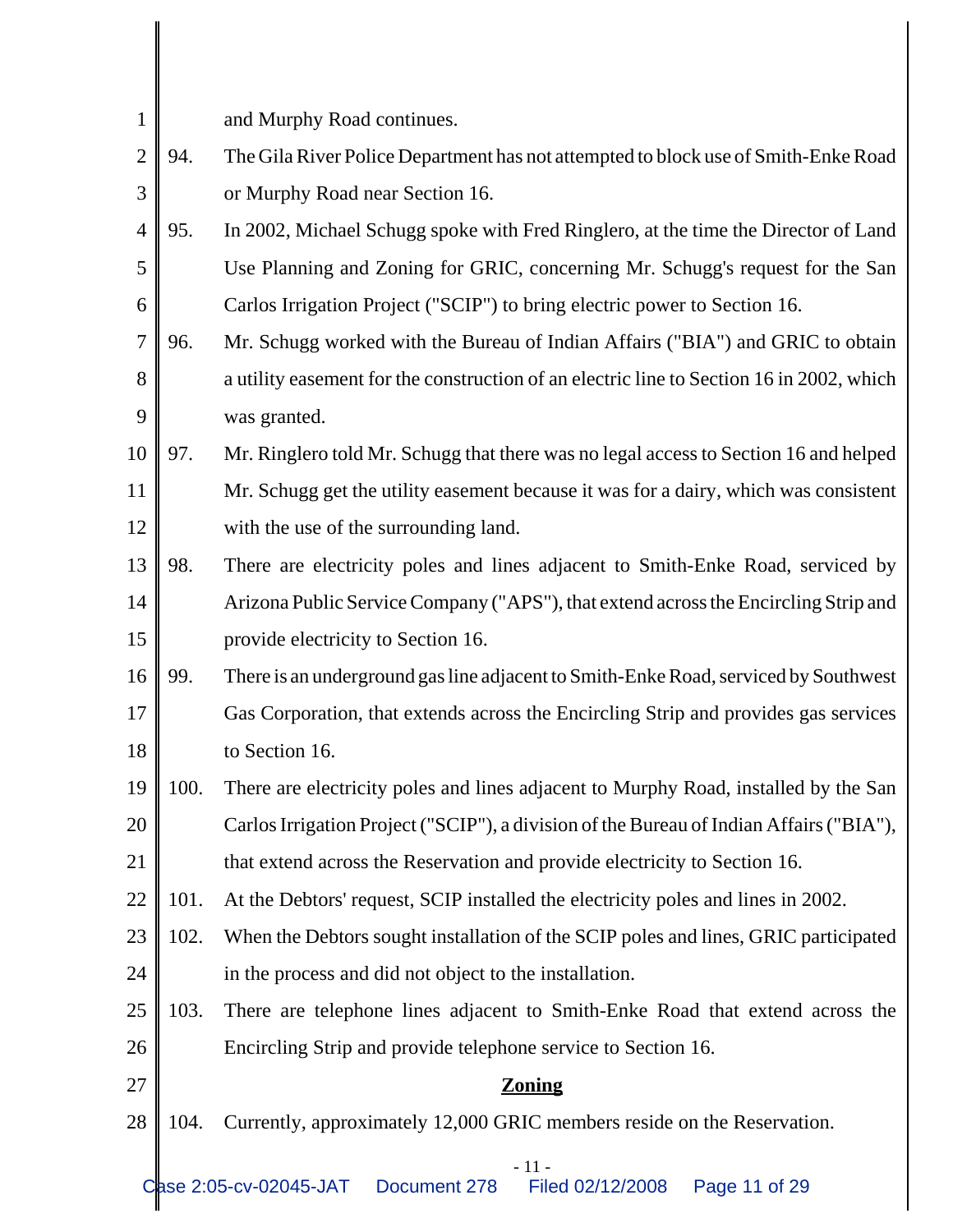| $\mathbf{1}$   | 105. | In the past, GRIC primarily had an agricultural-based economy, but has since            |
|----------------|------|-----------------------------------------------------------------------------------------|
| $\overline{2}$ |      | diversified. The major economic engine in the diversification are the three casinos:    |
| 3              |      | the Wild Horse Pass Casino and Resort, Vee Quiva Casino and Lone Butte Casino.          |
| $\overline{4}$ | 106. | The casinos account for approximately 80% of GRIC's total income.                       |
| 5              | 107. | From 2003 to 2006, casino revenue increased.                                            |
| 6              | 108. | From 2000 to 2006, casinos were the largest employers on the Reservation.               |
| 7              | 109. | In 2003, GRIC had a budget of approximately \$100 million. In 2006, the budget was      |
| 8              |      | about \$110 million.                                                                    |
| 9              | 110. | The Reservation contains remnants of the Japanese Internment Camps from World           |
| 10             |      | War II nearby Section 16. During World War II, approximately 13,000 Japanese            |
| 11             |      | individuals were interned at the camps.                                                 |
| 12             | 111. | Section 16, while located within District 5 of the Reservation, was never a part of the |
| 13             |      | Reservation.                                                                            |
| 14             | 112. | GRIC has developed several casinos, a resort hotel with two eighteen-hole golf          |
| 15             |      | courses, a race track, a Western-themed attraction (Rawhide), two operating industrial  |
| 16             |      | parks, and other commercial development on the northern part of the Reservation.        |
| 17             | 113. | Gila River Farms, Inc., an entity owned and operated by GRIC, leases and farms          |
| 18             |      | certain lands within Districts 3 and 5 of the Reservation, including the land to the    |
| 19             |      | south and west of Section 16.                                                           |
| 20             | 114. | Gila River Farms currently leases 957 acres to the south and west of Section 16 from    |
| 21             |      | GRIC and the individual allottees. The collection of these leases is referred to as the |
| 22             |      | "960 Lease."                                                                            |
| 23             | 115. | Gila River Farms grows or crops about 12,000 acres per year.                            |
| 24             | 116. | The 2004 Water Settlement Act, which provides GRIC with more than 600,000 acre-         |
| 25             |      | feet of new water, will allow for additional acres to be farmed.                        |
| 26             | 117. | While the Gila River Farms manager is concerned that the residential development        |
| 27             |      | of Section 16 would hinder farming on the 960 Lease because of groundwater issues,      |
| 28             |      | no independent research has been done to support such a concern.                        |
|                |      |                                                                                         |

- 12 -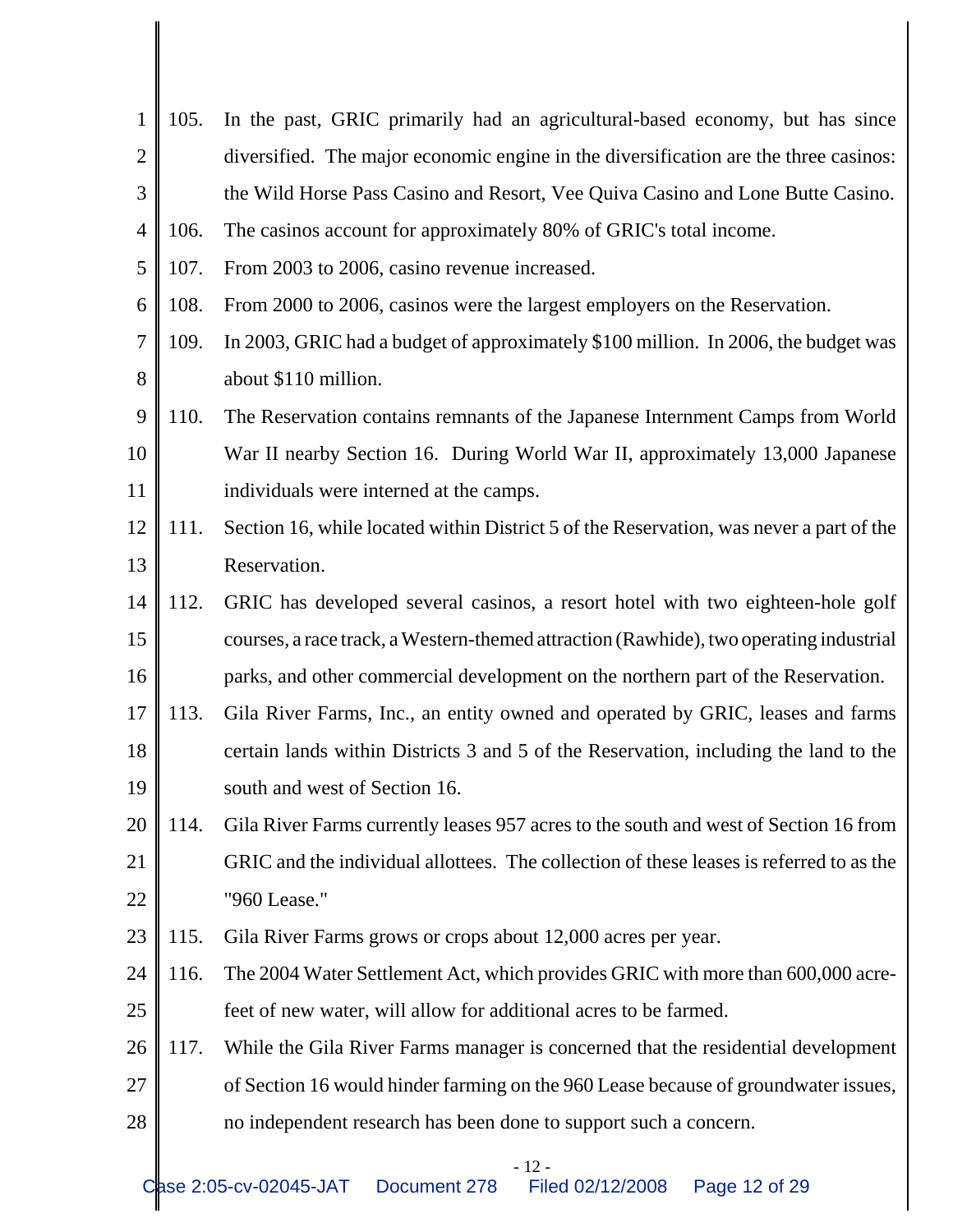| 1              | 118. | While the Gila River Farms manager is concerned that the residential development       |
|----------------|------|----------------------------------------------------------------------------------------|
| $\overline{2}$ |      | of Section 16 would hinder farming on the 960 Lease by increasing traffic and          |
| 3              |      | limiting the spraying of insecticides, other residential developments in or around the |
| 4              |      | Reservation are located near farming operations and such farming operations, other     |
| 5              |      | than issues of garbage, broken canals and trespassers, have not been adversely         |
| 6              |      | impacted.                                                                              |
| 7              | 119. | From 2003 to 2006, no farm had to shut down because of residential developments        |
| 8              |      | on the Reservation's border.                                                           |
| 9              | 120. | The city of Sacaton is a good example of farms and residential housing right next to   |
| 10             |      | or adjacent to one another.                                                            |
| 11             | 121. | In 2004, GRIC became aware that a request was being made to amend the Pinal            |
| 12             |      | County land use designation for Section 16 from "Rural" (allowing 1.25 houses per      |
| 13             |      | acre) to "Transitional" (allowing a higher-density housing development).               |
| 14             | 122. | Developers interested in purchasing Section 16 intended to develop it.                 |
| 15             | 123. | With a density of 3.5 homes per acre, a developer could build approximately 2,250      |
| 16             |      | homes on Section 16.                                                                   |
| 17             | 124. | For a developer to get a recorded plat for a subdivision, major cities and counties    |
| 18             |      | require two ingress and egress areas for police and fire.                              |
| 19             | 125. | On July 26, 2004, GRIC submitted an objection to Pinal County regarding the            |
| 20             |      | application to amend the County's land-use designation for Section 16.                 |
| 21             | 126. | Pinal County ultimately rejected the application to amend the land-use designation for |
| 22             |      | Section 16.                                                                            |
| 23             | 127. | The Pinal County Sheriff's Department provides law enforcement services to the City    |
| 24             |      | of Maricopa.                                                                           |
| 25             | 128. | The owners of Section 16 have over 2,000 acre-feet of water rights.                    |
| 26             | 129. | The nearby City of Maricopa, Arizona, is undergoing rapid development, and real        |
| <b>27</b>      |      | estate developers are seeking land in the vicinity of the city for the purpose of      |
| $28\,$         |      | residential and commercial development.                                                |
|                |      |                                                                                        |

- 13 -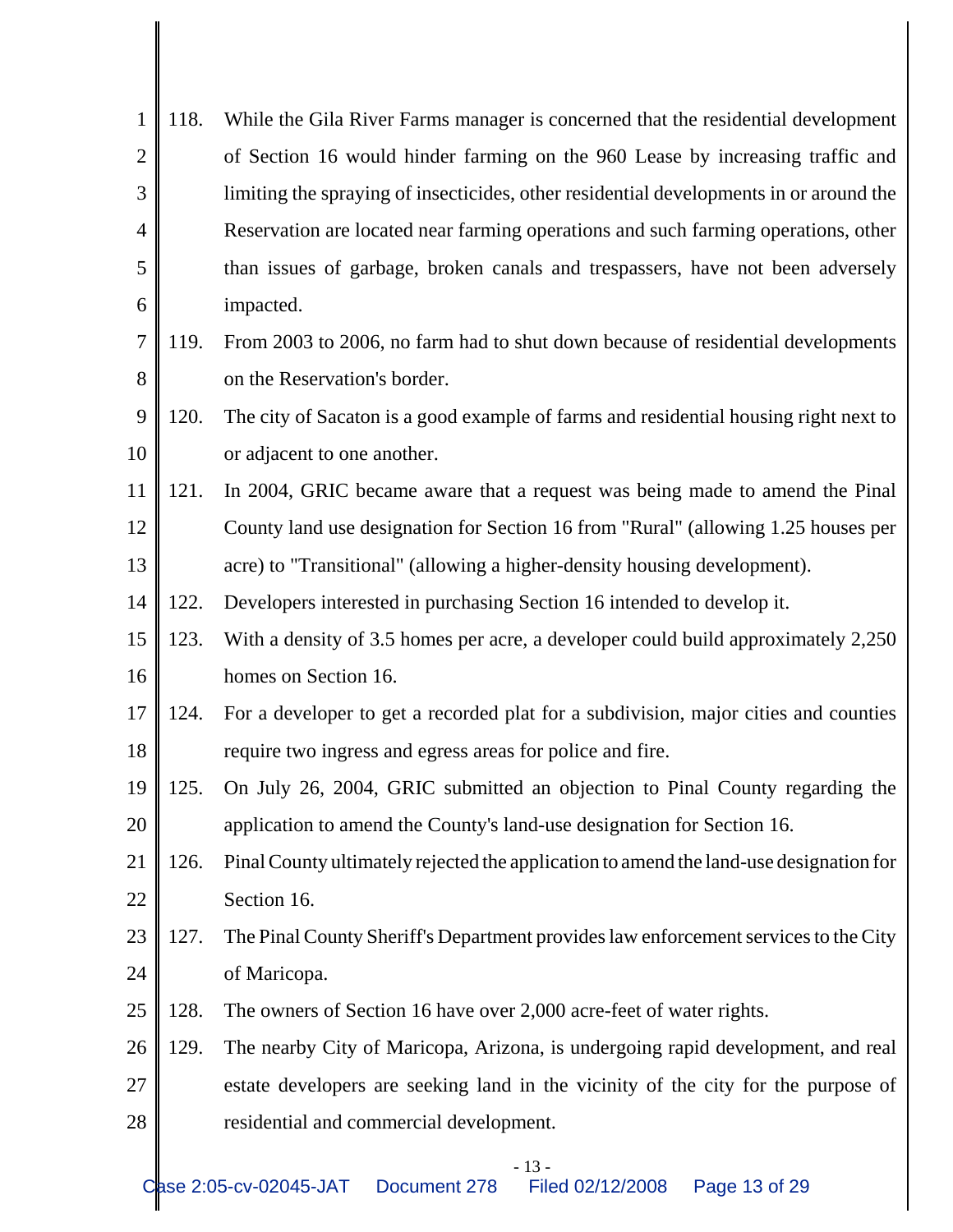| 1              | 130. | The City of Maricopa is separated from Section 16 by approximately one-half mile     |
|----------------|------|--------------------------------------------------------------------------------------|
| $\overline{2}$ |      | of Indian lands the majority of which consist of Indian allotments.                  |
| 3              | 131. | In 1984, GRIC created and adopted a General Land Use Plan (the "Plan") for the       |
| 4              |      | entire Reservation.                                                                  |
| 5              | 132. | The general goal of the Plan is to accommodate GRIC's cultural values by creating    |
| 6              |      | more agricultural areas and protecting open spaces.                                  |
| $\overline{7}$ | 133. | The Plan attempts to limit industrial and commercial development to the "north"      |
| 8              |      | central planning area."                                                              |
| 9              | 134. | The Plan is not a detailed plan for any land use or particular parcel of land.       |
| 10             | 135. | After adoption of the Plan, a Reservation-wide zoning ordinance was to be created.   |
| 11             |      | However, no such zoning ordinance was ever created.                                  |
| 12             | 136. | Only one area of the Reservation, near the Wild Horse Pass Casino and Resort, is     |
| 13             |      | zoned.                                                                               |
| 14             | 137. | In contrast to the Plan's projections, there has been significant residential and    |
| 15             |      | commercial development north, south and east of the Reservation.                     |
| 16             | 138. | Some of the land on which the Wild Horse Pass Casino and Resort is located was       |
| 17             |      | under agricultural use prior to construction.                                        |
| 18             | 139. | There are residential communities, both on and off the Reservation, that are located |
| 19             |      | near farms.                                                                          |
| 20             | 140. | While GRIC is concerned that residential development on Section 16 would have an     |
| 21             |      | adverse impact on agricultural operations on land surrounding Section 16, no actual  |
| 22             |      | studies were performed to explain such impact.                                       |
| 23             | 141. | While GRIC is concerned about water supplies and waste water disposal should         |
| 24             |      | residential development on Section 16 occur, there is no indication why such         |
| 25             |      | residential water use and disposal is unacceptable or would adversely impact GRIC's  |
| 26             |      | water resources.                                                                     |
| 27             | 142. | While GRIC is concerned about the lack of a storm water plan and about ground        |
| 28             |      | contaminants (from the dairy operation) being forced into the groundwater, no actual |
|                |      |                                                                                      |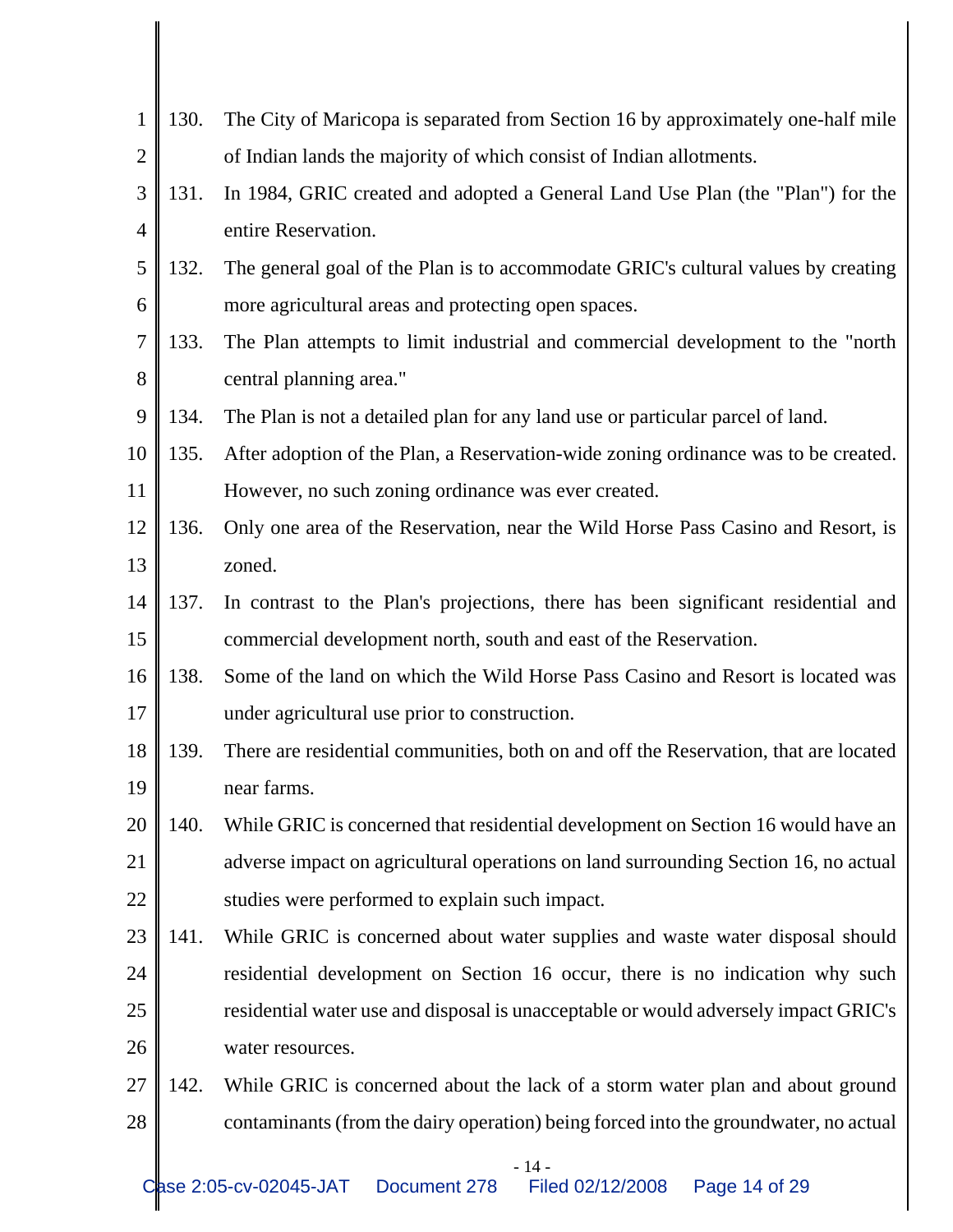| $\mathbf{1}$   |      | studies were performed to support such concerns.                                      |
|----------------|------|---------------------------------------------------------------------------------------|
| $\overline{2}$ | 143. | Gila River Emergency Medical Services ("GREMS") employs 40 full-time and 20           |
| 3              |      | part-time employees.                                                                  |
| $\overline{4}$ | 144. | During a typical 24-hour shift, GREMS has six emergency medical technicians, six      |
| 5              |      | paramedics and one supervisor on duty, and has six ambulances in use.                 |
| 6              | 145. | GREMS cannot differentiate between an emergency call from a GRIC member and           |
| 7              |      | an emergency call from a non-member.                                                  |
| 8              | 146. | GREMS has one ambulance stationed in District 5, the district in which Section 16     |
| 9              |      | is located.                                                                           |
| 10             | 147. | There are 82 sworn officers employed by the Gila River Police Department              |
| 11             |      | ("GRPD").                                                                             |
| 12             | 148. | The GRPD employs rangers who protect the exterior boundaries of the Reservation.      |
| 13             | 149. | During a typical shift, there are four patrol officers, one supervisor and one to two |
| 14             |      | rangers on duty.                                                                      |
| 15             | 150. | Seven officers are assigned to school campuses on the Reservation as school resource  |
| 16             |      | officers.                                                                             |
| 17             | 151. | The GRPD's jurisdiction includes the Reservation surrounding Section 16 but does      |
| 18             |      | not include Section 16.                                                               |
| 19             | 152  | There has been an increase in the frequency of non-resident trespassers on the        |
| 20             |      | Reservation, which is attributed to the residential development around the            |
| 21             |      | Reservation.                                                                          |
| 22             | 153. | The GRPD has seen an increase in traffic on Reservation roads, and increased          |
| 23             |      | complaints about drivers and traffic congestion, due to residential development south |
| 24             |      | of Section 16 and the Reservation.                                                    |
| 25             | 154. | According to GRIC's estimates, if residential development of Section 16 were to       |
| 26             |      | occur, an estimated peak hour could have 850 vehicles using the roads in the vicinity |
| 27             |      | of Section 16.                                                                        |
| 28             | 155. | The GRPD does not have the resources to handle the increased traffic.                 |

- 15 -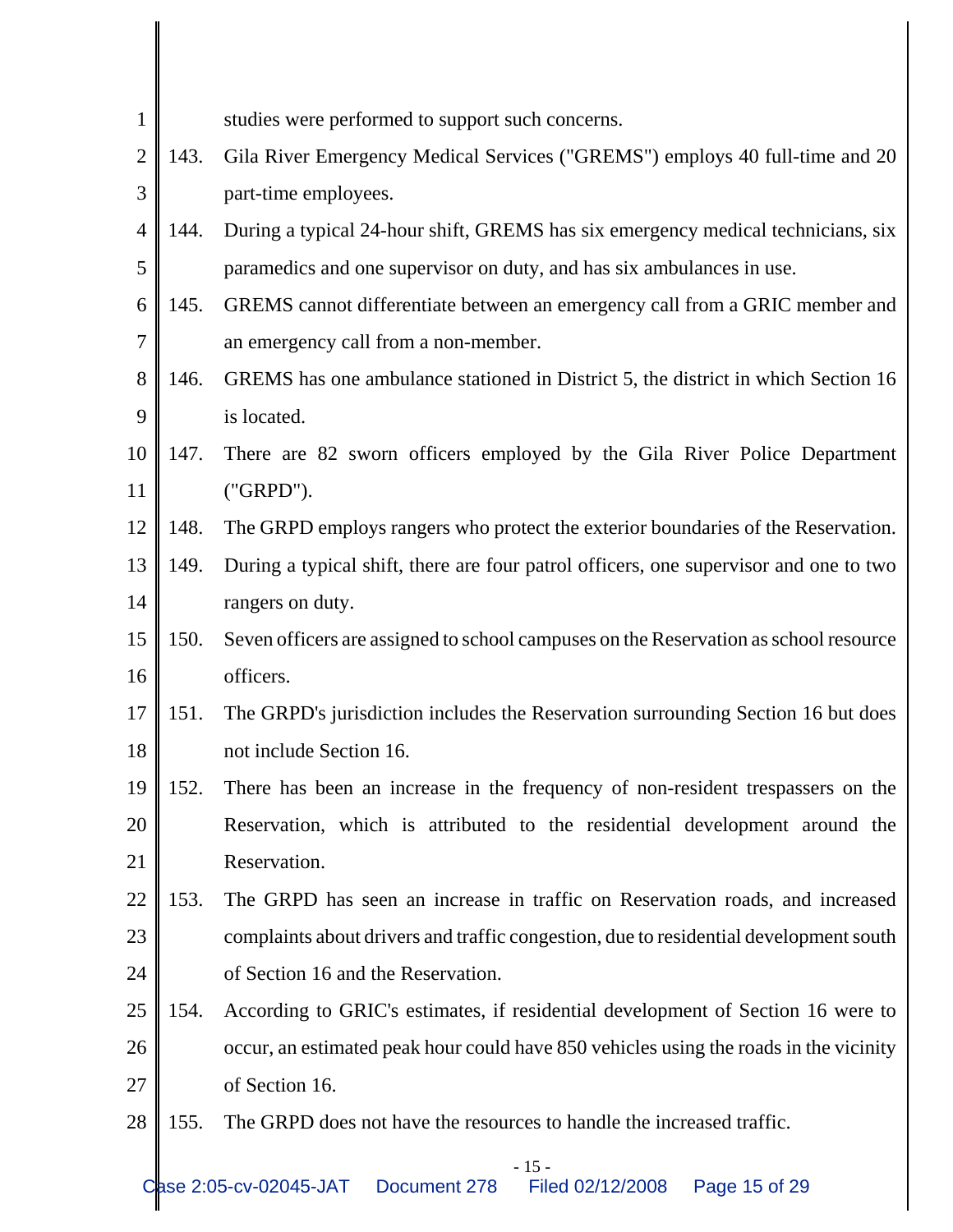| 1              | 156. | An increase in traffic in the vicinity of Section 16 would require improvements to     |
|----------------|------|----------------------------------------------------------------------------------------|
| $\overline{2}$ |      | Smith-Enke Road, Murphy Road and Casa Blanca Road.                                     |
| 3              | 157. | The majority of the dirt section line roads within the Reservation, including Smith-   |
| $\overline{4}$ |      | Enke Road and Murphy Road, are in use.                                                 |
| 5              | 158. | When the GRPD gets an emergency call, they must determine if the emergency is on       |
| 6              |      | the Reservation before responding; however, if it is a life-threatening emergency, the |
| $\overline{7}$ |      | GRPD will respond regardless of the location.                                          |
| 8              | 159. | Smith-Enke Road and Murphy Road are periodically patrolled; they are not regularly     |
| 9              |      | patrolled because the GRPD lacks the personnel.                                        |
| 10             | 160. | Other law enforcement agencies and emergency services (other than GRIC) would be       |
| 11             |      | allowed to access Section 16 to render services.                                       |
| 12             | 161. | The development of the Wild Horse Pass Casino and Resort has led to increased calls    |
| 13             |      | of criminal conduct.                                                                   |
| 14             | 162. | The presence of the Vee Quiva Casino and Lone Butte Casino has increased GRPD          |
| 15             |      | service calls in those areas.                                                          |
| 16             | 163. | The casinos on the Reservation employ private security; no GRPD officers are           |
| 17             |      | stationed at the casinos as part of a regular shift.                                   |
| 18             | 164. | Casinos and other businesses bring thousands of non-GRIC members onto the              |
| 19             |      | Reservation every day.                                                                 |
| 20             | 165. | Employees of GRIC's Cultural Resource Management Program ("CRMP") have                 |
| 21             |      | surveyed 42% of the Reservation resulting in the discovery of approximately 1,150      |
| 22             |      | cultural resource sites.                                                               |
| 23             | 166. | There are numerous cultural resource sites off the Reservation.                        |
| 24             | 167. | The CRMP has never surveyed Section 16.                                                |
| 25             | 168. | There are extensive cultural resource sites within a five mile radius of Section 16.   |
| 26             | 169. | Development around the Reservation has negatively impacted cultural resource sites.    |
| 27             | 170. | There has been a negative impact on cultural resource sites around the Wild Horse      |
| 28             |      | Pass Casino and Resort and Vee Quiva Casino.                                           |

- 16 -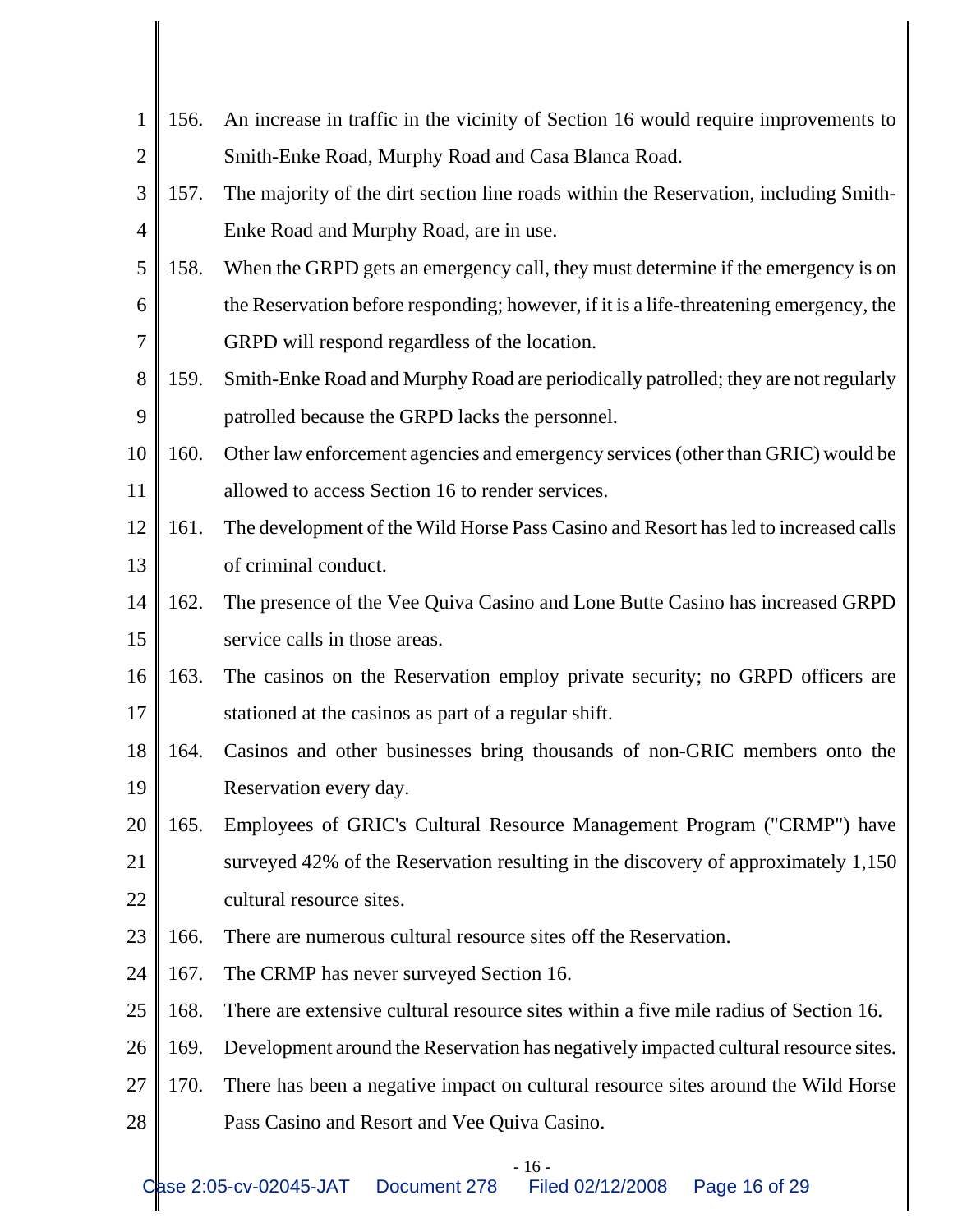| $\mathbf{1}$   | 171. | In 2002, a survey was done before the installation of the SCIP electricity poles and       |  |  |  |  |  |
|----------------|------|--------------------------------------------------------------------------------------------|--|--|--|--|--|
| $\overline{2}$ |      | lines. The survey began along the eastern boundary of Section 16 and proceeded             |  |  |  |  |  |
| 3              |      | north. No significant cultural resource sites were found in the area of potential effect.  |  |  |  |  |  |
| $\overline{4}$ | П.   | <b>Conclusions of Law</b>                                                                  |  |  |  |  |  |
| 5              | 1.   | The Court has jurisdiction pursuant to 28 U.S.C. §§ 1331, 1334 and 1362.                   |  |  |  |  |  |
| 6              |      | <b>Indispensable Party</b>                                                                 |  |  |  |  |  |
| $\overline{7}$ | 2.   | The Court may raise sua sponte the failure to join a person under Rule 19 of the           |  |  |  |  |  |
| 8              |      | Federal Rules of Civil Procedure at any stage of the litigation. UOP v. United States,     |  |  |  |  |  |
| 9              |      | 99 F.3d 344, 347 (9th Cir. 1996); Faunce v. Bird, 210 F.R.D. 725, 727 (D. Or. 2002).       |  |  |  |  |  |
| 10             | 3.   | A party is "required" if in its absence complete relief cannot be accorded among           |  |  |  |  |  |
| 11             |      | existing parties. Fed. R. Civ. P. $19(a)(1)(A)$ .                                          |  |  |  |  |  |
| 12             | 4.   | Alternatively, a party is "required" if it claims an interest in the subject of the action |  |  |  |  |  |
| 13             |      | such that a decision in its absence will impair or impede its ability to protect that      |  |  |  |  |  |
| 14             |      | interest or expose an existing party to a risk of multiple or inconsistent obligations.    |  |  |  |  |  |
| 15             |      | Fed. R Civ. P. $19(a)(1)(B)(i)$ and (ii).                                                  |  |  |  |  |  |
| 16             | 5.   | If a party is required, the Court must order that the party be joined. Fed. R. Civ. P.     |  |  |  |  |  |
| 17             |      | $19(a)(2)$ . However, if the party cannot be joined, the Court "must determine whether,    |  |  |  |  |  |
| 18             |      | in equity and good conscience, the action should proceed among the existing parties        |  |  |  |  |  |
| 19             |      | or should be dismissed." Fed. R. Civ. P. 19(b).                                            |  |  |  |  |  |
| 20             | 6.   | The factors the Court considers include (1) the extent to which a judgment rendered        |  |  |  |  |  |
| 21             |      | in the party's absence might prejudice that party or existing parties; (2) the extent to   |  |  |  |  |  |
| 22             |      | which any such prejudice could be lessened or avoided by protective provisions or          |  |  |  |  |  |
| 23             |      | shaping relief; (3) the adequacy of a judgment rendered in the person's absence; and       |  |  |  |  |  |
| 24             |      | (4) whether the plaintiff would have an adequate remedy of the action were dismissed       |  |  |  |  |  |
| 25             |      | for nonjoinder. Fed. R. Civ. P. $19(b)(1)-(4)$ .                                           |  |  |  |  |  |
| 26             | 7.   | Following the reasoning set forth in the Court's March 9, 2006 Order, the Court            |  |  |  |  |  |
| 27             |      | concludes that the United States, with respect to GRIC's counterclaim disputing legal      |  |  |  |  |  |
| 28             |      | access across its tribal land, is a required party, but is not an indispensable party      |  |  |  |  |  |
|                |      |                                                                                            |  |  |  |  |  |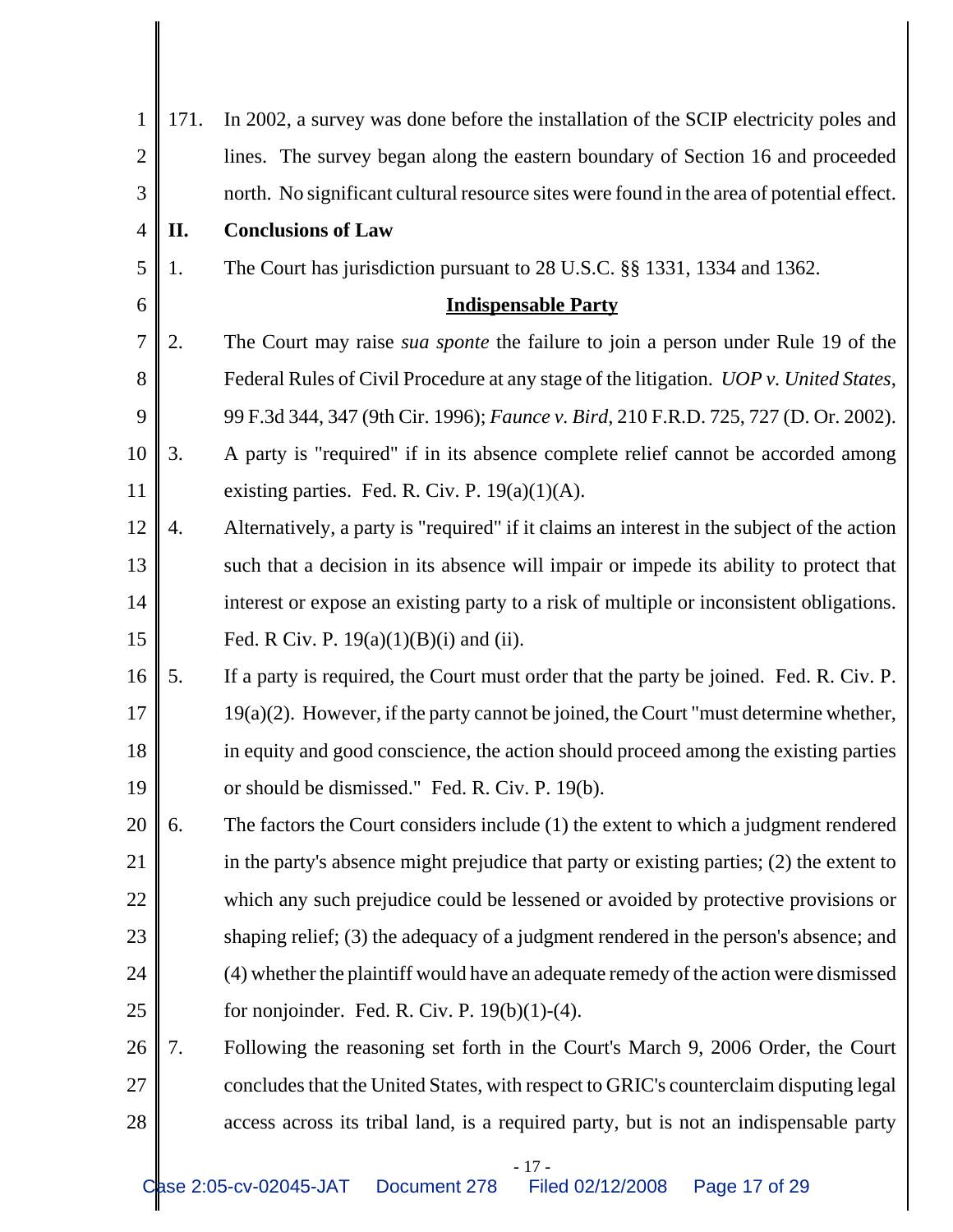| 1              |     | requiring dismissal of this action in its absence. See Puyallup Indian Tribe v. Port of                                                                                                       |
|----------------|-----|-----------------------------------------------------------------------------------------------------------------------------------------------------------------------------------------------|
| $\overline{2}$ |     | Tacoma, 717 F.2d 1251, 1254 (9th Cir. 1983) ("[I]n a suit by an Indian tribe to protect                                                                                                       |
| 3              |     | its interest in tribal lands, regardless of whether the United States is a necessary party                                                                                                    |
| 4              |     | under Rule $19(a)$ , it is <i>not</i> an indispensable party in whose absence litigation cannot                                                                                               |
| 5              |     | proceed under Rule 19(b).").                                                                                                                                                                  |
| 6              | 8.  | The Court also concludes that the United States, in its capacity as trustee of the land                                                                                                       |
| 7              |     | allotted to individual Indians and with respect to the Trustee's claim that it has legal                                                                                                      |
| 8              |     | access across that allotted land, is a required party under Rule 19(a). See Carlson v.                                                                                                        |
| 9              |     | Tulalip Tribes of Washington, 510 F.2d 1337, 1339 (9th Cir. 1975) ("[T]he United                                                                                                              |
| 10             |     | States is a necessary party to any action in which the relief sought might interfere with                                                                                                     |
| 11             |     | its obligation to protect Indian lands against alienation.").                                                                                                                                 |
| 12             | 9.  | The Court further concludes that the United States cannot be joined because it has not                                                                                                        |
| 13             |     | waived sovereign immunity in actions to establish an easement across trust or                                                                                                                 |
| 14             |     | restricted Indian lands. See State of Alaska v. Babbitt, 38 F.3d 1068, 1074 (9th Cir.                                                                                                         |
| 15             |     | 1994) (concluding that "both the [Quiet Title Act's] general waiver of sovereign                                                                                                              |
| 16             |     | immunity, as well as its exception for Indian lands, apply to cases involving claims                                                                                                          |
| 17             |     | for less than fee simple title interests to disputed property.").                                                                                                                             |
| 18             | 10. | Nonetheless, considering the factors listed in Rule $19(b)(1)-(4)$ , the Court concludes                                                                                                      |
| 19             |     | that "equity and good conscience" require that this action proceed among the existing                                                                                                         |
| 20             |     | parties such that the United States, as trustee of the land allotted to the individual                                                                                                        |
| 21             |     | Indians, is not an indispensable party requiring dismissal of this action in its absence. <sup>1</sup>                                                                                        |
| 22             | 11. | First, a judgment rendered in the United State's absence will not prejudice the United                                                                                                        |
| 23             |     |                                                                                                                                                                                               |
| 24             |     | <sup>1</sup> The Court recognizes that, in the cases GRIC cites, the Ninth Circuit concluded that                                                                                             |
| 25             |     | the United States, in actions involving title to Indian land, is a required party under Rule 19                                                                                               |
| 26             |     | and, because joinder is not feasible, an indispensable party requiring dismissal of the action.<br>See Imperial Granite Co. v. Pala Band of Indians, 940 F.2d 1269, 1272 n.4 (9th Cir. 1991); |
| 27             |     | Carlson v. Tulalip Tribes of Washington, 510 F.2d 1337, 1339 (9th Cir. 1975). However, in<br>neither case did the Ninth Circuit discuss the "equity and good conscience" prong of Rule        |
| 28             |     | 19 and its impact on the analysis.                                                                                                                                                            |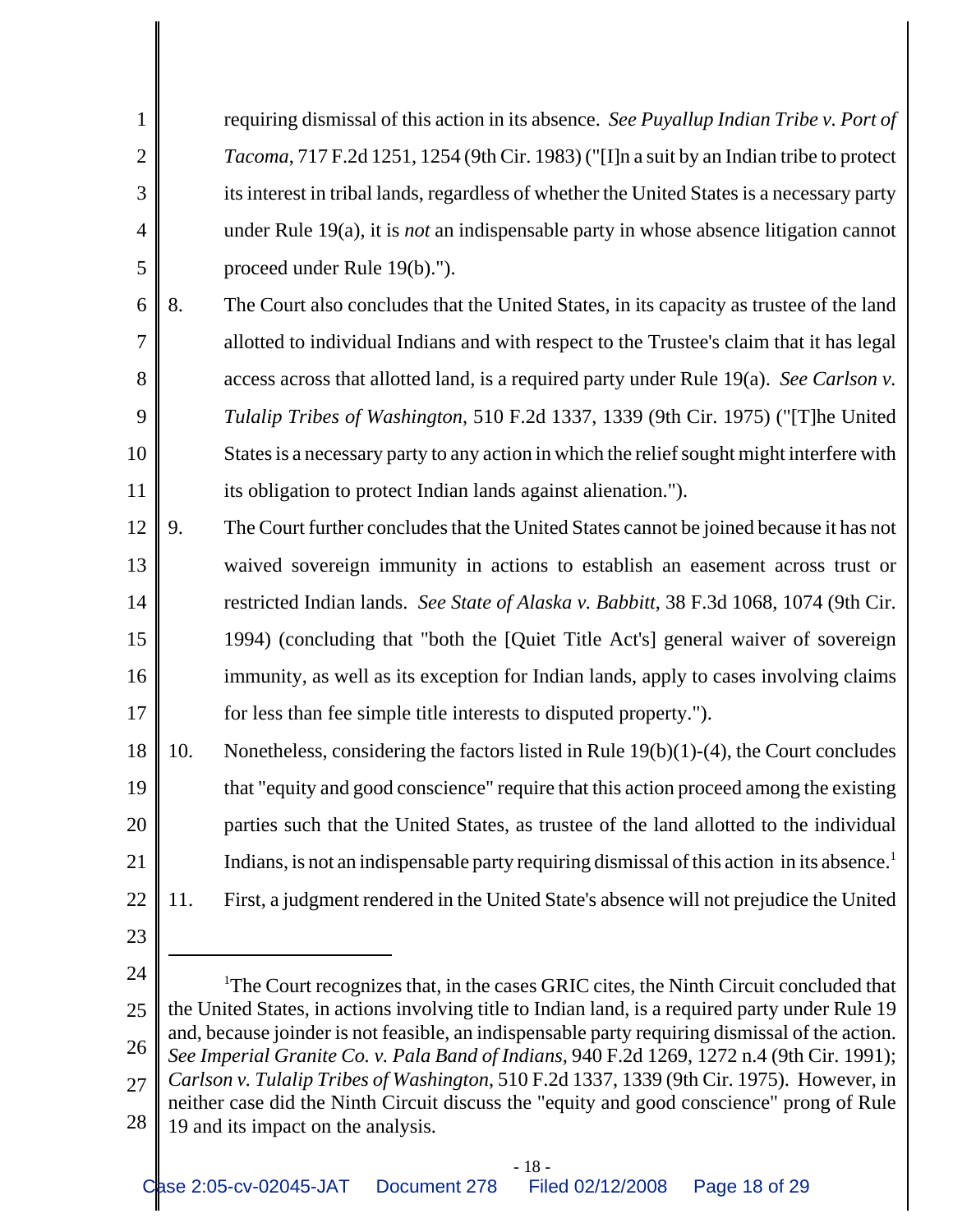States because the United States will not be bound by the Court's judgment. *See Choctaw and Chickasaw Nations v. Seitz*, 193 F.2d 456, 458 (10th Cir. 1951) (finding that the United States, "[b]y reason of its guardianship and its governmental interest" in Indian land, would not in its absence be bound by a judgment in an action to establish title to claimed Indian land).

- 6 7 8 9 10 11 12 12. Second, while a judgment rendered in the United State's absence may be prejudicial to and inadequate for the Trustee, insofar as any legal access will be clouded by the risk that the United States will hereafter contest such access, the Trustee has acknowledged that potential and urges the Court to proceed nonetheless. *See* Doc. # 277, p. 8 ("While it may be that the United States will not be bound by a decision of this Court in this matter, it is nonetheless important for this Court to determine the rights of the Trustee with regard to GRIC.").
- 13 14 15 13. Finally, the Court notes that if this action were dismissed for nonjoinder of the United States, then the Trustee would have no available forum within which to determine the legal access issue with regard to GRIC.
- 16 17 18 19 20 21 22 23 14. The Court also concludes that GRIC has failed to show that the individual Indian allottees are required parties under Rule  $19<sup>2</sup>$  GRIC has offered only conclusory statements concerning the individual allottees' interest in this action. GRIC has failed to present any evidence tending to show that the individual allottees' interest in the allotted land, in light of the United States holding the land in trust for their benefit, makes them required parties under Rule 19. *See Imperial v. Castruita*, 418 F. Supp. 2d 1174, 1178 (C.D. Cal. 2006) (finding conclusory statements, without evidence showing absent parties are indispensable, to be insufficient to support dismissal under
- 24 25

1

2

3

4

5

26 27 28 <sup>2</sup>While GRIC has not filed a motion seeking dismissal of this action for failure to join a person under Rule 19, GRIC has filed briefs in which it argues that dismissal under Rule 19 is appropriate. Accordingly, the Court concludes that GRIC bears the burden of showing that the individual Indian allottees are required parties under Rule 19. *See Clinton v. Babbitt*, 180 F.3d 1081, 1088 (9th Cir. 1999) (citations omitted).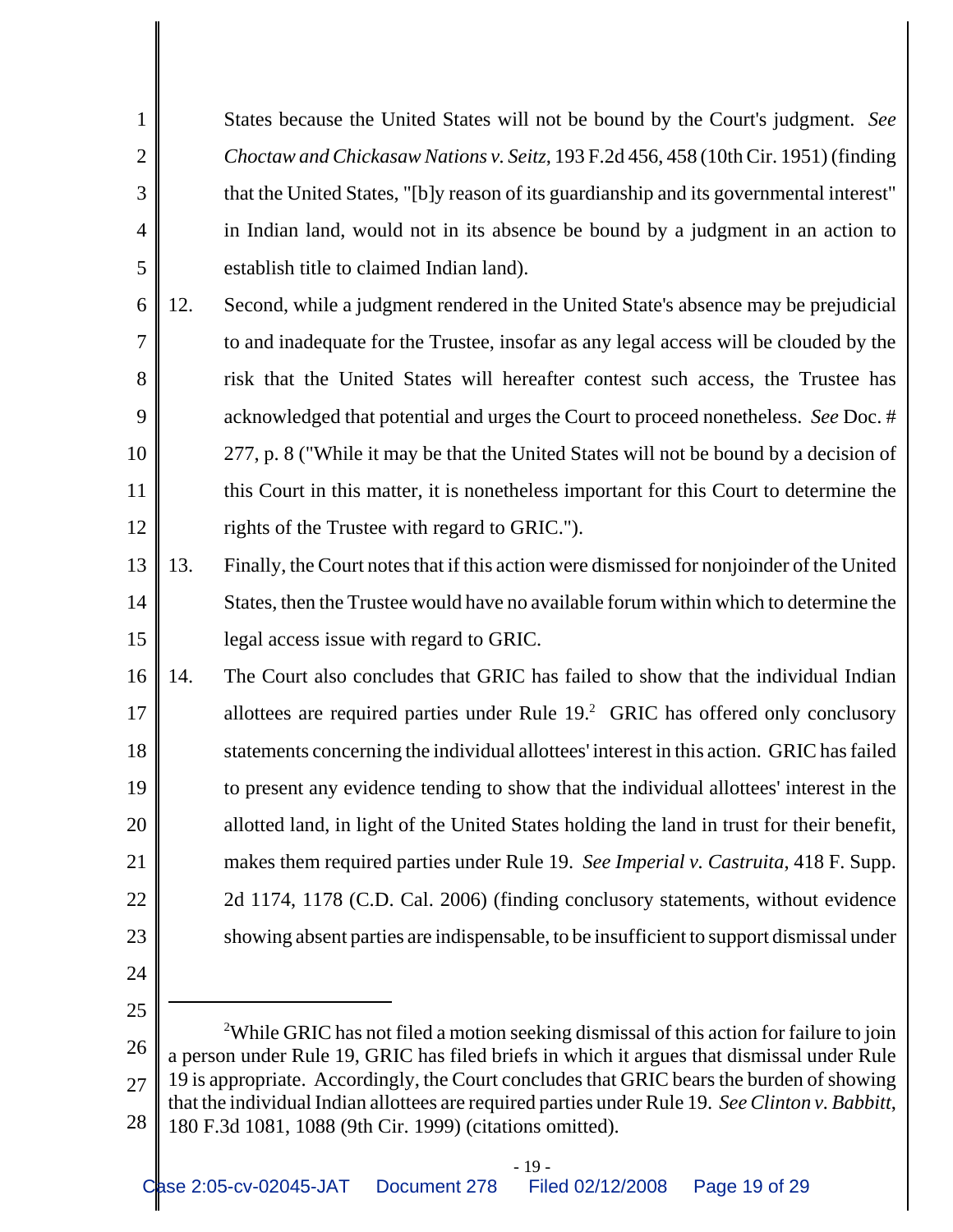| 1              | Rule 19 $13$                                                                                 |                                                                                                                                                                                                       |  |  |  |
|----------------|----------------------------------------------------------------------------------------------|-------------------------------------------------------------------------------------------------------------------------------------------------------------------------------------------------------|--|--|--|
| $\overline{2}$ |                                                                                              | <b>Access to Section 16</b>                                                                                                                                                                           |  |  |  |
| 3              | 15.                                                                                          | The Trustee bears the burden of proving that it has legal access to Section 16.                                                                                                                       |  |  |  |
| $\overline{4}$ | 16.                                                                                          | Murphy Road, north of Casa Blanca Road, is an Indian Reservation Road ("IRR")                                                                                                                         |  |  |  |
| 5              |                                                                                              | identified as BIA Route 93.                                                                                                                                                                           |  |  |  |
| 6              | 17.                                                                                          | However, the Trustee claims that all of Murphy Road, including the portion of                                                                                                                         |  |  |  |
| 7              |                                                                                              | Murphy Road from Casa Blanca Road south to the Reservation's southern boundary                                                                                                                        |  |  |  |
| 8              |                                                                                              | (the "southern portion"), is an IRR that provides legal access to Section 16. In                                                                                                                      |  |  |  |
| 9              |                                                                                              | response, GRIC counterclaimed seeking declaratory relief that Murphy Road does not                                                                                                                    |  |  |  |
| 10             |                                                                                              | provide legal access to Section 16. In support of that counterclaim, GRIC argues that                                                                                                                 |  |  |  |
| 11             |                                                                                              | the southern portion of Murphy Road is not part of the IRR because it lacks a right-of-                                                                                                               |  |  |  |
| 12             |                                                                                              | way and, as a result, it was erroneously listed in the past as part of BIA Route 93.                                                                                                                  |  |  |  |
| 13             | 18.                                                                                          | The owner of property abutting a public road has the right to use the road and to                                                                                                                     |  |  |  |
| 14             |                                                                                              | access the road from his property. See State of Arizona v. Thelberg, 350 P.2d 988,                                                                                                                    |  |  |  |
| 15             |                                                                                              | 991 (Ariz. 1960) (citations omitted) (stating that the "owner of property abutting on                                                                                                                 |  |  |  |
| 16             |                                                                                              | a public highway possesses, as a matter of law, not only the right to the use of the                                                                                                                  |  |  |  |
| 17             |                                                                                              | highway , but also a private right or easement for the purpose of ingress and egress                                                                                                                  |  |  |  |
| 18             |                                                                                              | to and from his property."                                                                                                                                                                            |  |  |  |
| 19             | 19.                                                                                          | An IRR is "a public road that is located within or provides access to an Indian                                                                                                                       |  |  |  |
| 20             |                                                                                              | reservation." 23 U.S.C. $\S 101(a)(12)$ .                                                                                                                                                             |  |  |  |
| 21             | 20.                                                                                          | A public road is "any road or street under the jurisdiction of and maintained by a                                                                                                                    |  |  |  |
| 22             |                                                                                              | public authority and open to public travel." 23 U.S.C. $\S 101(a)(27)$ .                                                                                                                              |  |  |  |
| 23             | 21.                                                                                          | The term "'public authority' means a Federal, State, county, town, or township, Indian                                                                                                                |  |  |  |
| 24             |                                                                                              |                                                                                                                                                                                                       |  |  |  |
| 25             |                                                                                              |                                                                                                                                                                                                       |  |  |  |
| 26             |                                                                                              | <sup>3</sup> Tempering the potential prejudicial impact on the individual Indian allottees is the<br>principle that, "[a]s a general rule, one is not bound by a judgment in personam in a litigation |  |  |  |
| 27             | in which he is not designated as a party or to which he has not been made a party by service |                                                                                                                                                                                                       |  |  |  |
| 28             |                                                                                              | of process." Sandpiper Village Condominium Ass'n., Inc. v. Louisiana-Pacific Corp., 428<br>F.3d 831, 848-49 (9th Cir. 2005) (citations and internal quotations omitted).                              |  |  |  |
|                |                                                                                              | $-20-$                                                                                                                                                                                                |  |  |  |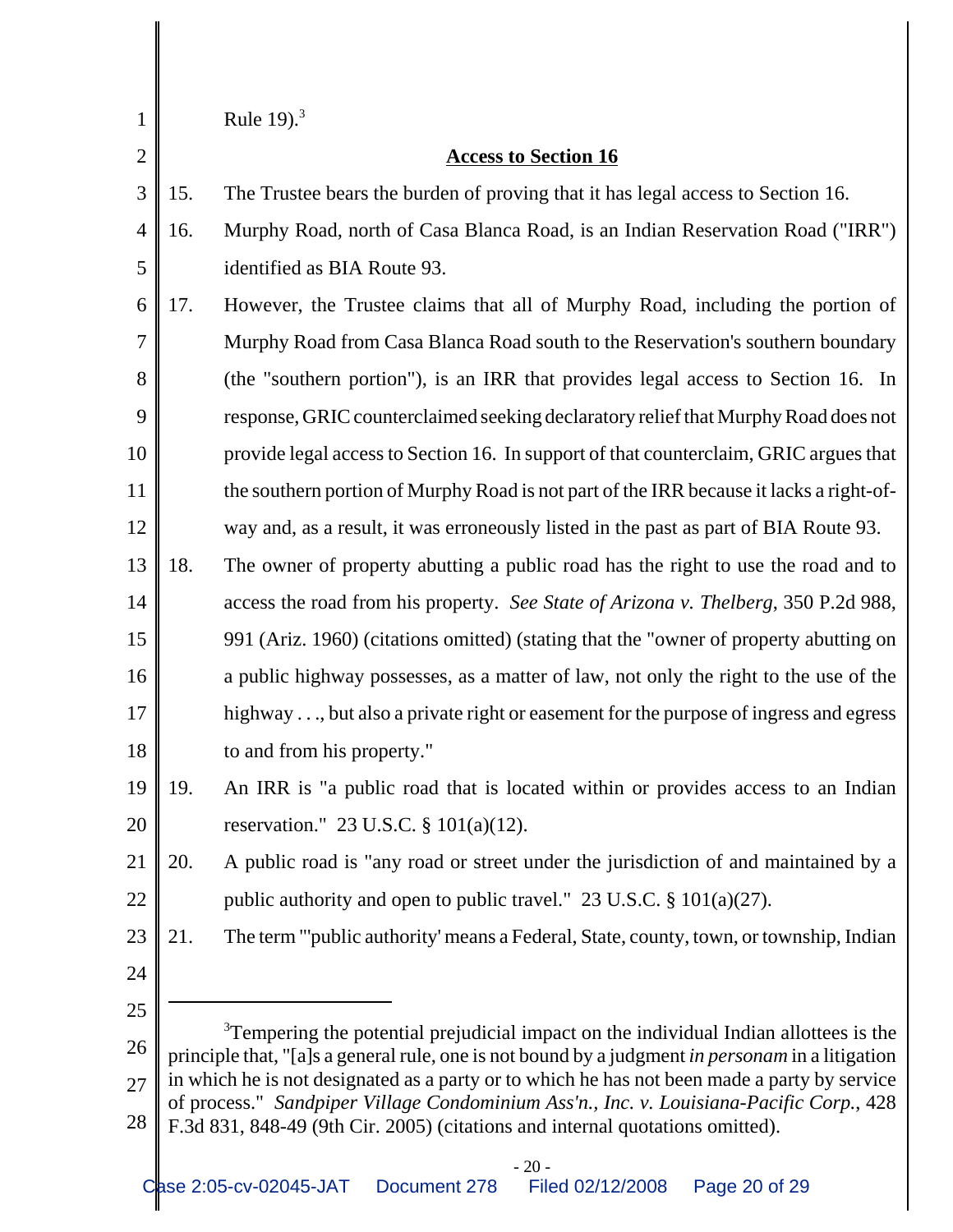| 1              |     | tribe, municipal or other local government or instrumentality with authority to             |
|----------------|-----|---------------------------------------------------------------------------------------------|
| $\overline{2}$ |     | finance, build, operate, or maintain toll or toll-free facilities." 23 U.S.C. § 101(a)(23). |
| 3              |     |                                                                                             |
| $\overline{4}$ | 22. | Murphy Road is located within the Gila River Indian Reservation.                            |
| 5              | 23. | Murphy Road has been under the jurisdiction of and maintained by various public             |
| 6              |     | authorities, including GRIC. In the mid-1990's, GRIC contracted with the BIA and            |
| $\overline{7}$ |     | took over maintenance of the BIA roads on the Reservation.                                  |
| 8              | 24. | For decades, Murphy Road has been open to public travel.                                    |
| 9              | 25. | Approximately one year ago, GRIC stopped maintaining the southern portion of                |
| 10             |     | Murphy Road because it learned that no right-of-way exists on that part.                    |
| 11             | 26. | The doctrine of laches applies against Indian tribes. See City of Sherrill v. Oneida        |
| 12             |     | Indian Nation of New York, 544 U.S. 197, 221 (2005). The doctrine of laches also            |
| 13             |     | applies to cases involving possessory Indian land claims. See Cayuga Indian Nation          |
| 14             |     | of New York v. Pataki, 413 F.3d 266, 273-78 (2nd Cir. 2005).                                |
| 15             | 27. | "To invoke laches as a defense there must be (1) a lack of diligence by the party           |
| 16             |     | against whom the defense is asserted, and (2) prejudice to the party asserting the          |
| 17             |     | defense." <i>Hecht v. Harris, Upham &amp; Co.</i> , 430 F.2d 1202, 1208 (9th Cir. 1970).    |
| 18             | 28. | The Court finds that the past inclusion of the southern portion of Murphy Road as part      |
| 19             |     | of BIA Route 93, GRIC's maintenance of Murphy Road, and GRIC's lack of objection            |
| 20             |     | and acquiescence to the use of Murphy Road by the public, both before and after the         |
| 21             |     | sale of Section 16 to the Debtors, induced the Debtors to rely thereon and use the          |
| 22             |     | southern portion of Murphy Road to access Section 16. The Debtors and the Trustee           |
| 23             |     | would be prejudiced if GRIC were now allowed to prevent access to Section 16 by             |
| 24             |     | advancing a claim that the southern portion of Murphy Road is no longer an IRR and          |
| 25             |     | no longer maintained. Accordingly, the Court concludes laches prevents GRIC from            |
| 26             |     | obtaining declaratory relief that there is no legal access to Section 16 via the southern   |
| 27             |     | portion of Murphy Road by virtue of the argument that the southern portion was, in          |
| 28             |     | the past, erroneously listed as part of BIA Route 93 and that maintenance thereon has       |

- 21 -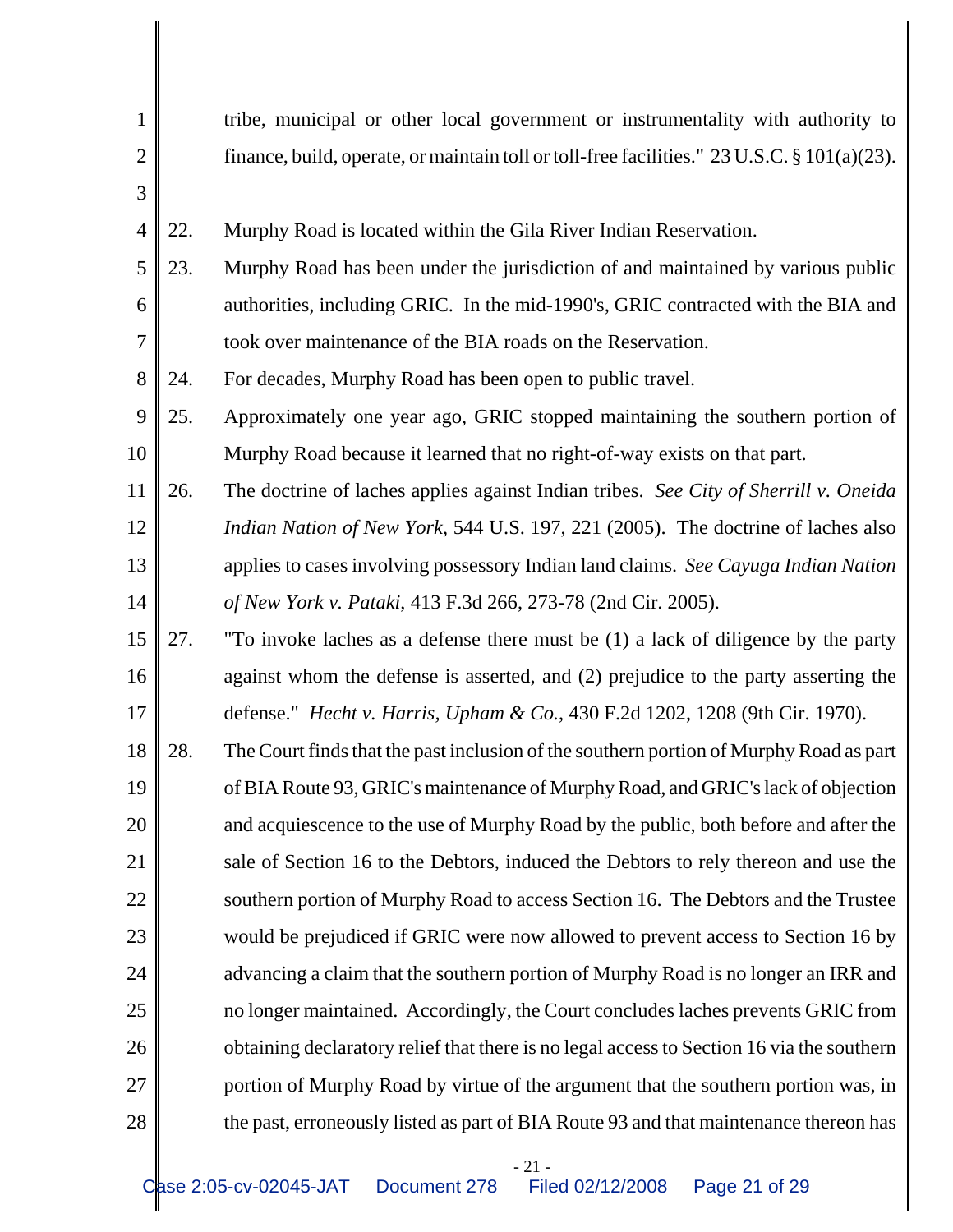been terminated.

- 2 3 4 5 29. As a result, the Court concludes that the Trustee has shown that Murphy Road, from Casa Blanca Road south to the Reservation's southern boundary, is an Indian Reservation Road, as defined above, that is "open and available for public use." 25 C.F.R. § 170.120.
- 6 7 30. The Trustee next claims that both Smith-Enke Road and Murphy Road are public roads pursuant to Revised Statute § 2477.
- 8 9 10 31. R.S. § 2477, 43 U.S.C. § 932 (1976) (repealed), provided that "the right of way for the construction of highways over public lands, not reserved for public uses, is hereby granted."
- 11 12 13 14 15 32. R.S. § 2477 establishes rights-of-way for highways constructed before its passage in 1866, *see Central Pacific Railway Co. v. Alameda County*, 284 U.S. 463, 473 (1932), and also "operates prospectively to grant rights of way for highways constructed after its enactment," *United States v. Gates of the Mountains Lakeshore Homes, Inc.*, 732 F.2d 1411, 1413, n.3 (9th Cir. 1984).
- 16 17 18 19 20 33. The repeal of R.S. § 2477 did not apply retroactively; thus, R.S. § 2477 was a congressional offer to construct roads over public lands that remained open until 1976. *See* 43 U.S.C. § 1769(a). Any rights-of-way that had existed prior to the date of the repeal were preserved. *Adams v. United States*, 3 F.3d 1254, 1258 (9th Cir. 1993).
- 21 22 23 24 34. To determine whether an R.S. § 2477 right-of-way exists, the Court looks to the law of the state in which the right-of-way purportedly exists in order to determine whether the federal grant was accepted. *See Standage Ventures, Inc. v. Arizona*, 499 F.2d 248, 250 (9th Cir. 1974).
- 25 26 27 35. Arizona cases analyzing R.S. § 2477 require "strict compliance with the provisions of Arizona law" for an R.S. § 2477 right-of-way to exist. *State v. Crawford*, 441 P.2d 586, 590 (Ariz. Ct. App. 1968).
- 28 36. The *Crawford* court explained: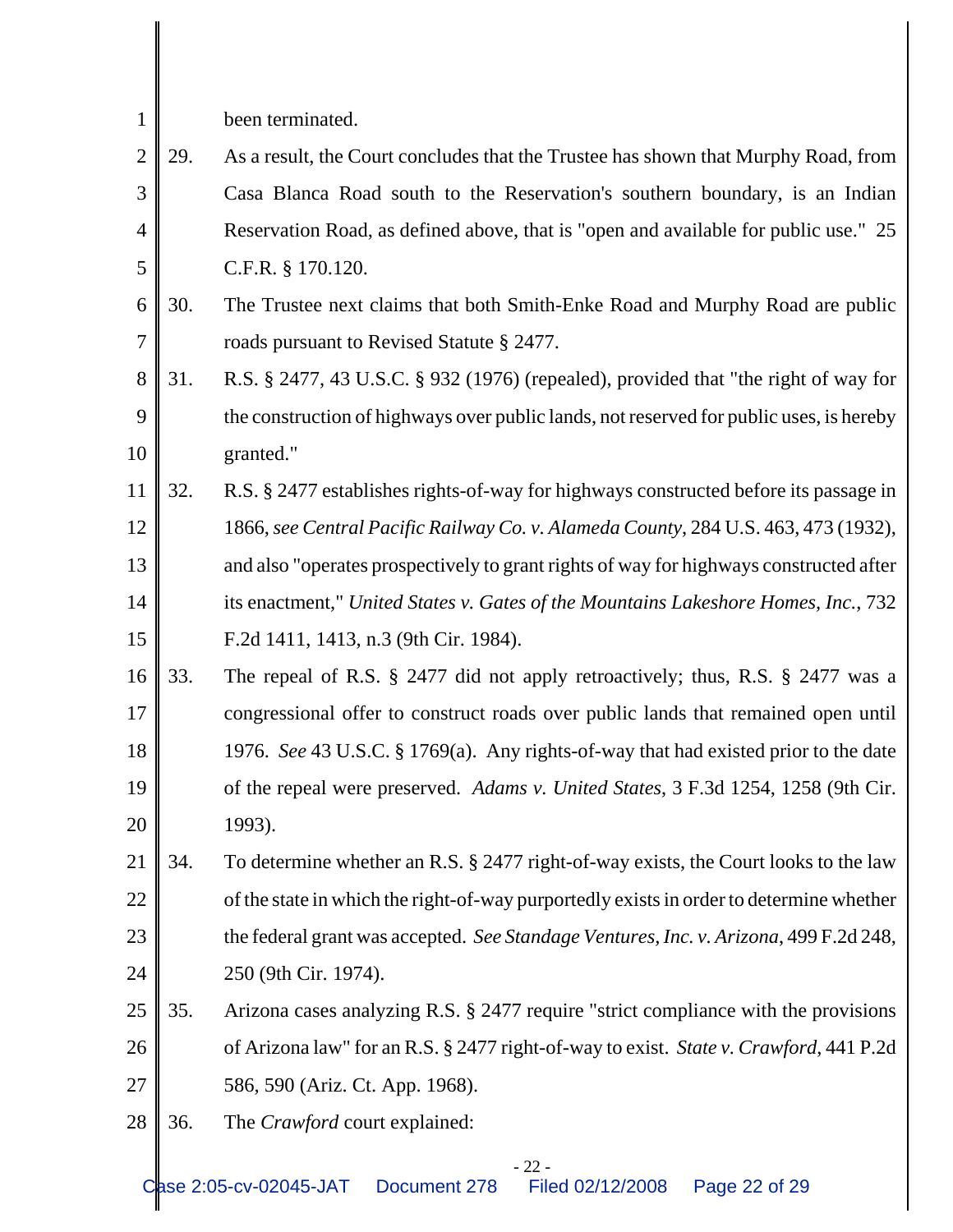| 1<br>$\overline{2}$<br>3<br>$\overline{4}$<br>5<br>6<br>7 | Cases decided under 43 U.S.C.A. § 932 hold that it constitutes an offer<br>on the part of the federal government to dedicate unreserved lands for<br>highway purposes, which offer must be accepted by the public in order<br>to become effective. Whether the offer to dedicate which is made<br>under the federal act is accepted by the establishment of a public<br>highway is an issue to be determined under the law of the state where<br>the highway is located. The federal statute does not of itself operate to<br>grant right-of-ways and establish highways contrary to the local laws.<br>The latter case makes it clear that, in order for there to be a public<br>highway, the right-of-way for which is granted by the federal act, the<br>highway must be established in strict compliance with the provisions<br>of the Arizona law. And, just as the local state law is determinative of<br>the issue of whether or not a public highway exists at all, it is also<br>determinative of the issue of the width and extent of the public right-of- |                                                                                                                            |  |  |  |
|-----------------------------------------------------------|----------------------------------------------------------------------------------------------------------------------------------------------------------------------------------------------------------------------------------------------------------------------------------------------------------------------------------------------------------------------------------------------------------------------------------------------------------------------------------------------------------------------------------------------------------------------------------------------------------------------------------------------------------------------------------------------------------------------------------------------------------------------------------------------------------------------------------------------------------------------------------------------------------------------------------------------------------------------------------------------------------------------------------------------------------------------|----------------------------------------------------------------------------------------------------------------------------|--|--|--|
| 8<br>9                                                    |                                                                                                                                                                                                                                                                                                                                                                                                                                                                                                                                                                                                                                                                                                                                                                                                                                                                                                                                                                                                                                                                      | way.                                                                                                                       |  |  |  |
| 10                                                        | 37.                                                                                                                                                                                                                                                                                                                                                                                                                                                                                                                                                                                                                                                                                                                                                                                                                                                                                                                                                                                                                                                                  | <i>Id.</i> (citations omitted).<br>The right-of-way must be established prior to the land losing its public character. See |  |  |  |
|                                                           |                                                                                                                                                                                                                                                                                                                                                                                                                                                                                                                                                                                                                                                                                                                                                                                                                                                                                                                                                                                                                                                                      |                                                                                                                            |  |  |  |
| 11                                                        |                                                                                                                                                                                                                                                                                                                                                                                                                                                                                                                                                                                                                                                                                                                                                                                                                                                                                                                                                                                                                                                                      | id. (stating that, for the establishment of a right-of-way for public highway purposes,                                    |  |  |  |
| 12                                                        | the "critical question" is "whether the State did so establish its claimed right-of-way                                                                                                                                                                                                                                                                                                                                                                                                                                                                                                                                                                                                                                                                                                                                                                                                                                                                                                                                                                              |                                                                                                                            |  |  |  |
| 13                                                        | prior to the time when plaintiff's predecessors took fee title to all the land in                                                                                                                                                                                                                                                                                                                                                                                                                                                                                                                                                                                                                                                                                                                                                                                                                                                                                                                                                                                    |                                                                                                                            |  |  |  |
| 14                                                        |                                                                                                                                                                                                                                                                                                                                                                                                                                                                                                                                                                                                                                                                                                                                                                                                                                                                                                                                                                                                                                                                      | question."); see also Adams, 3 F.3d at 1258 (stating, for the establishment of an                                          |  |  |  |
| 15                                                        |                                                                                                                                                                                                                                                                                                                                                                                                                                                                                                                                                                                                                                                                                                                                                                                                                                                                                                                                                                                                                                                                      | easement, that the plaintiffs "must show that the road in question was built before the                                    |  |  |  |
| 16                                                        |                                                                                                                                                                                                                                                                                                                                                                                                                                                                                                                                                                                                                                                                                                                                                                                                                                                                                                                                                                                                                                                                      | surrounding land lost its public character.").                                                                             |  |  |  |
| 17                                                        | 38.                                                                                                                                                                                                                                                                                                                                                                                                                                                                                                                                                                                                                                                                                                                                                                                                                                                                                                                                                                                                                                                                  | "It has been long established that Indian reservation land is not public land." United                                     |  |  |  |
| 18                                                        |                                                                                                                                                                                                                                                                                                                                                                                                                                                                                                                                                                                                                                                                                                                                                                                                                                                                                                                                                                                                                                                                      | States v. Schwarz, 460 F.2d 1365, 1372 (7th Cir. 1972) (citations omitted).                                                |  |  |  |
| 19                                                        | 39.                                                                                                                                                                                                                                                                                                                                                                                                                                                                                                                                                                                                                                                                                                                                                                                                                                                                                                                                                                                                                                                                  | The Trustee has made no showing that the State of Arizona established any rights-of-                                       |  |  |  |
| 20                                                        |                                                                                                                                                                                                                                                                                                                                                                                                                                                                                                                                                                                                                                                                                                                                                                                                                                                                                                                                                                                                                                                                      | way for public highway purposes in the vicinity of Section 16 prior to 1883 and/or                                         |  |  |  |
| 21                                                        |                                                                                                                                                                                                                                                                                                                                                                                                                                                                                                                                                                                                                                                                                                                                                                                                                                                                                                                                                                                                                                                                      | 1913, when the land surrounding Section 16 lost its public character by virtue of the                                      |  |  |  |
| 22                                                        |                                                                                                                                                                                                                                                                                                                                                                                                                                                                                                                                                                                                                                                                                                                                                                                                                                                                                                                                                                                                                                                                      | creation and additions to the Reservation.                                                                                 |  |  |  |
| 23                                                        | 40.                                                                                                                                                                                                                                                                                                                                                                                                                                                                                                                                                                                                                                                                                                                                                                                                                                                                                                                                                                                                                                                                  | While Adams, 3 F.3d 1254, appears to support the Trustee's argument that Smith-Enke                                        |  |  |  |
| 24                                                        |                                                                                                                                                                                                                                                                                                                                                                                                                                                                                                                                                                                                                                                                                                                                                                                                                                                                                                                                                                                                                                                                      | Road and Murphy Road only needed to have existed prior to the land surrounding                                             |  |  |  |
| 25                                                        |                                                                                                                                                                                                                                                                                                                                                                                                                                                                                                                                                                                                                                                                                                                                                                                                                                                                                                                                                                                                                                                                      | Section 16 losing its public character, the Court notes that Adams involved an alleged                                     |  |  |  |
| 26                                                        |                                                                                                                                                                                                                                                                                                                                                                                                                                                                                                                                                                                                                                                                                                                                                                                                                                                                                                                                                                                                                                                                      | easement. In contrast, the Trustee herein is seeking to have Smith-Enke Road and                                           |  |  |  |
| 27                                                        |                                                                                                                                                                                                                                                                                                                                                                                                                                                                                                                                                                                                                                                                                                                                                                                                                                                                                                                                                                                                                                                                      | Murphy Road declared public roads pursuant to R.S. § 2477, which the Court finds,                                          |  |  |  |
| 28                                                        |                                                                                                                                                                                                                                                                                                                                                                                                                                                                                                                                                                                                                                                                                                                                                                                                                                                                                                                                                                                                                                                                      | pursuant to <i>Crawford</i> , 441 P.2d 586, requires the State of Arizona to have established                              |  |  |  |
|                                                           |                                                                                                                                                                                                                                                                                                                                                                                                                                                                                                                                                                                                                                                                                                                                                                                                                                                                                                                                                                                                                                                                      |                                                                                                                            |  |  |  |

- 23 -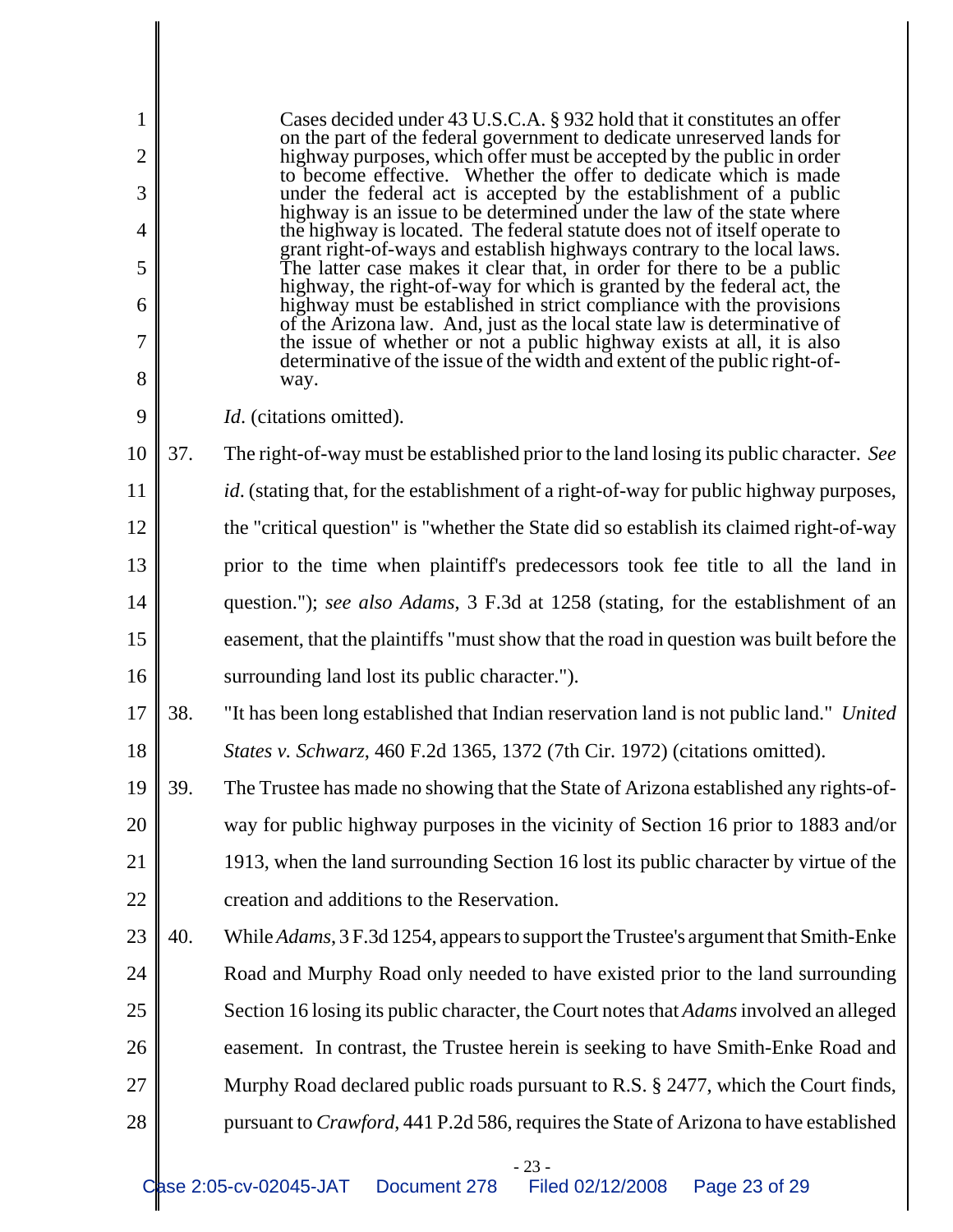| $\mathbf{1}$   | the rights-of-way prior to the land losing its public character.                                                                                                                                |                                                                                                                                                                                                |  |  |  |  |
|----------------|-------------------------------------------------------------------------------------------------------------------------------------------------------------------------------------------------|------------------------------------------------------------------------------------------------------------------------------------------------------------------------------------------------|--|--|--|--|
| $\overline{2}$ | 41.<br>The Court concludes that Smith-Enke Road and Murphy Road are not public roads                                                                                                            |                                                                                                                                                                                                |  |  |  |  |
| 3              | under R.S. § 2477.                                                                                                                                                                              |                                                                                                                                                                                                |  |  |  |  |
| $\overline{4}$ | 42.<br>The Trustee next claims that there is an implied easement providing access to Section                                                                                                    |                                                                                                                                                                                                |  |  |  |  |
| 5              |                                                                                                                                                                                                 | 16. The Trustee claims that the implied easement arises from the intent of the federal                                                                                                         |  |  |  |  |
| 6              | government to create an easement for school lands transferred to the states and/or by                                                                                                           |                                                                                                                                                                                                |  |  |  |  |
| 7              |                                                                                                                                                                                                 | necessity.                                                                                                                                                                                     |  |  |  |  |
| 8              | 43.                                                                                                                                                                                             | Legislation dealing with school trust lands is liberally construed. <i>Utah v. Andrus</i> , 486                                                                                                |  |  |  |  |
| 9              |                                                                                                                                                                                                 | F. Supp. 995, 1001-02 (D. Utah 1979)                                                                                                                                                           |  |  |  |  |
| 10             | 44.                                                                                                                                                                                             | In granting school trust lands to the states, the federal government intended for the                                                                                                          |  |  |  |  |
| 11             |                                                                                                                                                                                                 | school sections, through the sale thereof, to provide a revenue base to support public                                                                                                         |  |  |  |  |
| 12             |                                                                                                                                                                                                 | education. <i>Id.</i> at 1002.                                                                                                                                                                 |  |  |  |  |
| 13             | 45.                                                                                                                                                                                             | <i>Andrus</i> further provides:                                                                                                                                                                |  |  |  |  |
| 14             |                                                                                                                                                                                                 | Given the rule of liberal construction and the Congressional<br>intent of enabling the state to use the school lands as a means of                                                             |  |  |  |  |
| 15<br>16       |                                                                                                                                                                                                 | generating revenue, the court must conclude that Congress<br>intended that Utah (or its lessees) have access to the school<br>lands. Unless a right of access is inferred, the very purpose of |  |  |  |  |
| 17             |                                                                                                                                                                                                 | the school trust lands would fail. Without access the state could<br>not develop the trust lands in any fashion and they would<br>become economically worthless. This Congress did not intend. |  |  |  |  |
| 18             |                                                                                                                                                                                                 | Id.                                                                                                                                                                                            |  |  |  |  |
| 19             | 46.                                                                                                                                                                                             | Based on <i>Andrus</i> , the Court concludes that, in 1877, when Section 16 was conveyed                                                                                                       |  |  |  |  |
| 20             |                                                                                                                                                                                                 | as school land to the then Territory of Arizona, <sup>4</sup> an implied easement to the land also                                                                                             |  |  |  |  |
| 21             |                                                                                                                                                                                                 | was conveyed.                                                                                                                                                                                  |  |  |  |  |
| 22             | 47.                                                                                                                                                                                             | The Court also concludes that the implied easement to Section 16 has been conveyed                                                                                                             |  |  |  |  |
| 23             |                                                                                                                                                                                                 |                                                                                                                                                                                                |  |  |  |  |
| 24             |                                                                                                                                                                                                 |                                                                                                                                                                                                |  |  |  |  |
| 25             |                                                                                                                                                                                                 | <sup>4</sup> The Court concludes that Section 16 was conveyed to the Territory of Arizona in<br>1877, when the survey of Section 16 was filed. While GRIC cites United States v. Southern      |  |  |  |  |
| 26             | Pacific Transp. Co., 601 F.2d 1059, 1066 (9th Cir. 1979), to support its argument that the re-<br>survey of parcels surrounding Section 16, filed in 1921, supersedes the original survey filed |                                                                                                                                                                                                |  |  |  |  |
| 27             |                                                                                                                                                                                                 | in 1877, the Court is not persuaded that such an effect results in the reversal of the prior                                                                                                   |  |  |  |  |
| 28             |                                                                                                                                                                                                 | conveyance of Section 16 to Arizona.                                                                                                                                                           |  |  |  |  |
|                |                                                                                                                                                                                                 | $-24-$                                                                                                                                                                                         |  |  |  |  |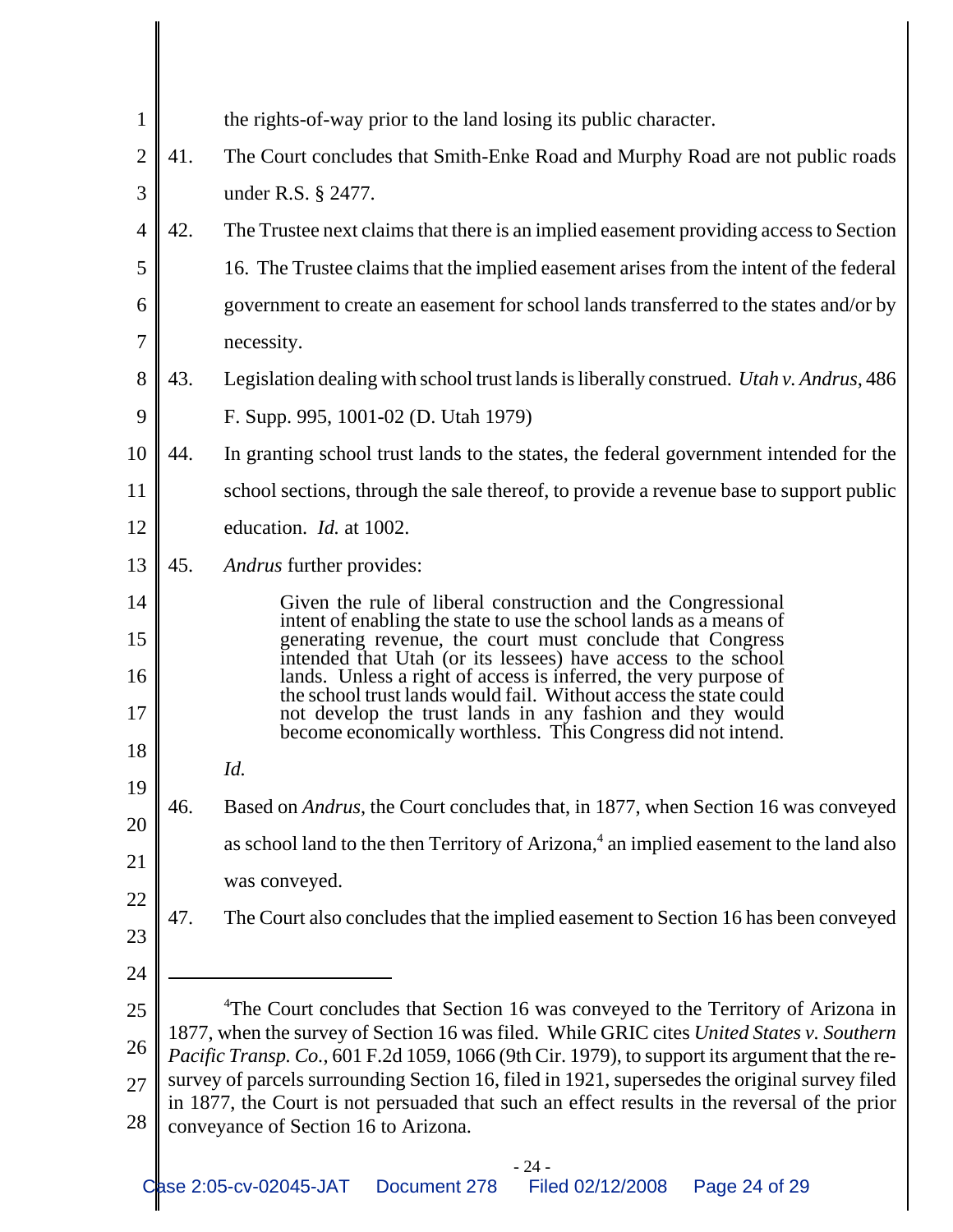to all subsequent owners of Section 16. *See* C.J.S. Easements § 111 ("Where an easement is annexed as an appurtenance to land by an express or implied grant or reservation, or by prescription, it passes with a transfer of the land although not specifically mentioned in the instrument of transfer.").

1

2

3

- 5 6 7 8 9 10 48. Because access to Section 16 cannot be "so narrowly restrictive as to render the lands incapable of their full economic development," *Andrus*, 486 F. Supp. at 1009, the Court concludes that the Trustee has an implied easement over Smith-Enke Road. Further, in the alternative to the conclusion that the southern portion of Murphy Road is an Indian Reservation Road, the Court also concludes that the Trustee has an implied easement over Murphy Road.
- 11 12 13 14 15 16 17 49. An easement by necessity is created when: (1) there was at one time common ownership of the parcels in question, (2) the common ownership was severed by a conveyance of either the dominant or servient parcel, and (3) an easement is reasonably necessary for the owner of the dominant parcel at the time of the severance and at the time of exercise of the easement. *Montana Wilderness Ass'n v. United States Forest Service*, 496 F. Supp. 880, 885 (D. Mont. 1980); *Barnes v. Babbitt*, 329 F. Supp. 2d 1141, 1148 (D. Ariz. 2004).
- 18 19 50. An easement by necessity is extinguished once the necessity is no longer present. *Fitzgerald Living Trust v. United States*, 460 F.3d 1259, 1266 (9th Cir. 2006).
- 20 21 22 51. "With the existence of a statutory right of access, no necessity exists for a common law easement." *Fitzgerald v. United States*, 932 F. Supp. 1195, 1203 n.3 (D. Ariz. 1996).
- 23 24 52. The Trustee has a legal mechanism to obtain a right of access to Section 16. *See* 25 C.F.R. § 169.1, *et seq*.
- 25 26 27 53. While 25 C.F.R. § 169.1, *et seq*., does not provide an absolute right of access, since consent of the tribe and Secretary of Interior is necessary, it nonetheless does provide the Trustee a method by which to obtain a right of access.
- 28 54. The Court concludes that until the Trustee applies for a right of access pursuant to 25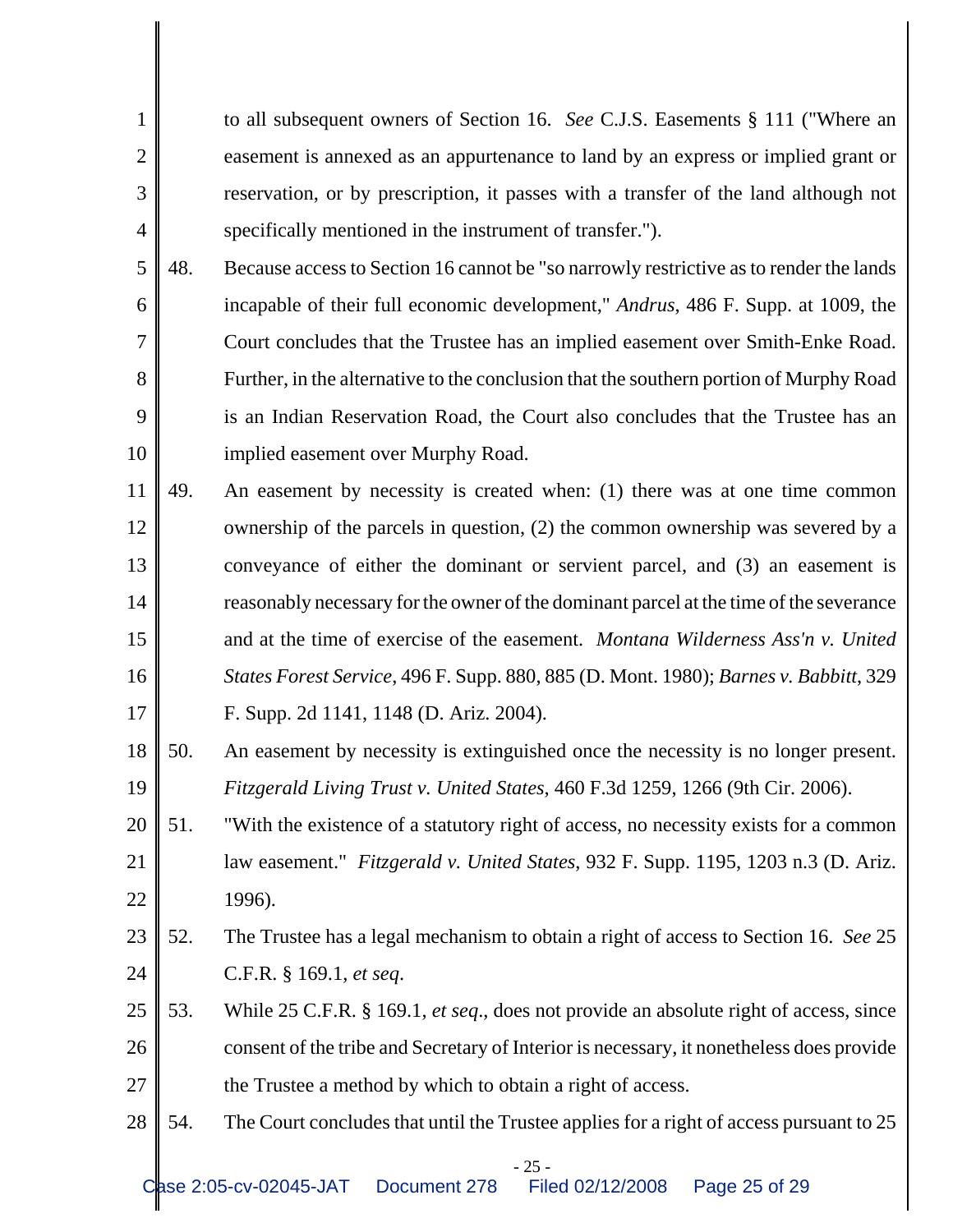C.F.R. § 169.1, *et seq*., and such right of access is denied, no necessity exists for a common law easement. The Court also concludes that no necessity exists for a common law easement because the Court already has concluded that Murphy Road, from Casa Blanca Road south to the Reservation's southern boundary, is an Indian Reservation Road, and that an implied easement exists over Smith-Enke Road and, in the alternative, Murphy Road.

1

2

3

4

5

6

17

7 8 9 10 11 12 13 14 15 16 55. While the Trustee is seeking to have the Court rule on the scope of the easements, for current and future owners, the Court concludes that there is no actual case or controversy such that any ruling would be an improper advisory opinion. *See Rhoades v. Avon Products, Inc.*, 504 F.3d 1151, 1157 (9th Cir. 2007) (stating that courts may adjudicate only actual cases or controversies; otherwise, a judgment would be an unconstitutional advisory opinion). There has been no showing that the easements, as configured, are insufficient to support the current use of Section 16. Any ruling on the scope of the easements, based on possible future use or development of Section 16, would be speculative at best and would constitute an advisory opinion.

## **Zoning**

18 19 56. GRIC seeks a ruling from the Court that it has the right to regulate the conduct of nonmembers on Section 16 by controlling the zoning of Section 16.

20 21 22 23 24 25 57. GRIC may "'retain inherent power to exercise civil authority over the conduct of non-Indians on fee lands within its reservation when that conduct threatens or has some direct effect on the political integrity, the economic security, or the health or welfare of the tribe.'" *Brendale v. Confederated Tribes and Bands of Yakima Indian Nation*, 492 U.S. 408, 428 (1989), *quoting Montana v. United States*, 450 U.S. 544, 566 (1981).

26 27 28 58. "The impact *must be demonstrably serious and must imperil* the political integrity, the economic security, or the health and welfare of the tribe." *Id.* at 431 (italics added). 59. At trial, it became clear that there are no current plans to sell Section 16 to a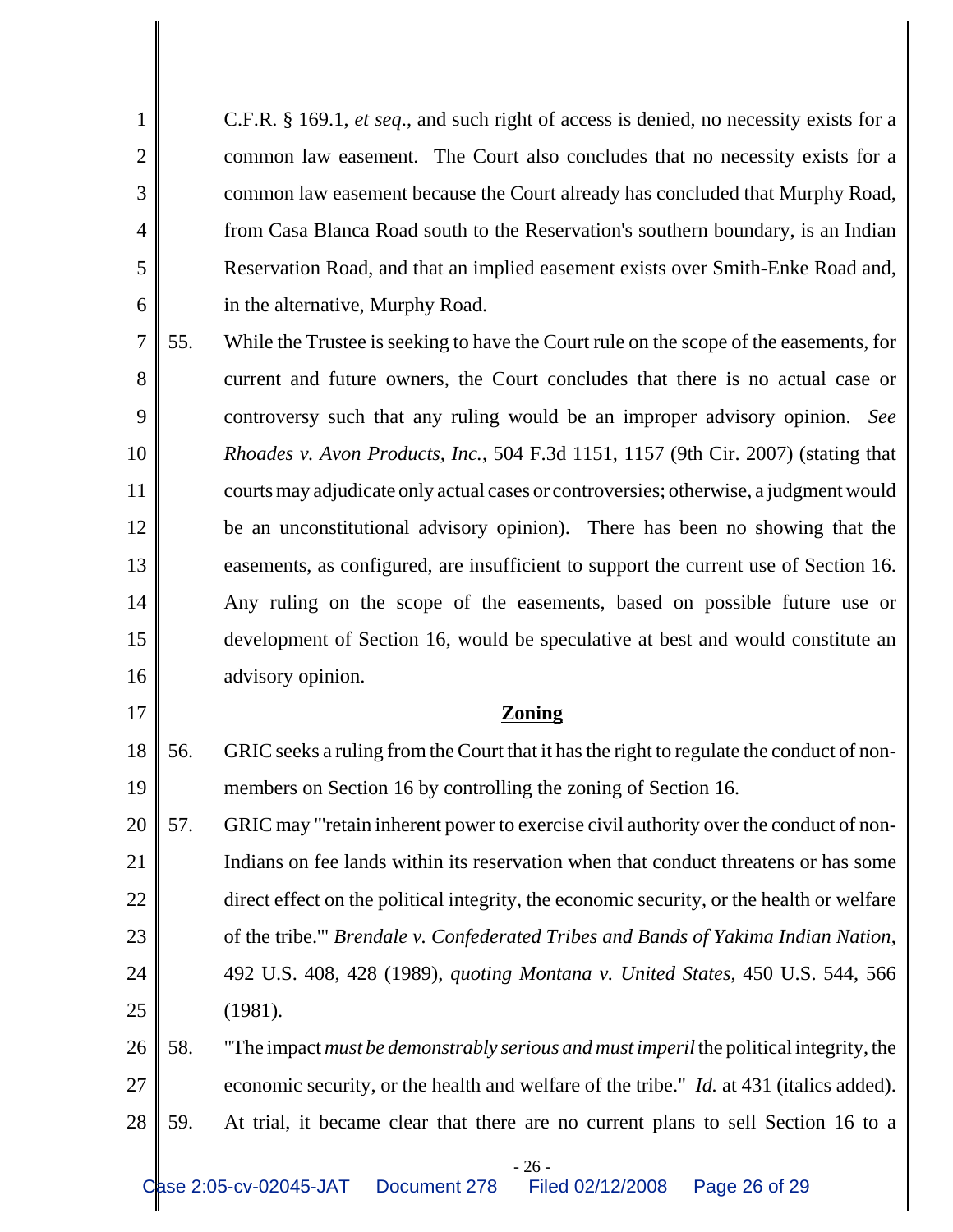developer and no current plans to construct residential homes on Section 16.

- 2 3 4 5 60. To the extent GRIC seeks, if at all, the right to control the zoning over Section 16 as it presently is being used, the Court concludes that GRIC has failed to show that the present use has a demonstrably serious impact and imperils the political integrity, economic security, or health and welfare of the tribe.
- 6 7 8 9 10 61. To the extent GRIC seeks the right to control the zoning over Section 16 based on the potential sale of Section 16 to a developer and the developer's potential plans for Section 16, the Court concludes, like the Trustee's claim seeking a ruling on the scope of the easements, there is no actual case or controversy and any such ruling would constitute an improper advisory opinion.
- 11 12 13 14 15 16 *62.* In the alternative, if there is an actual case or controversy, then the Court concludes that speculation concerning the potential impacts of a potential sale and development of Section 16 is insufficient to show a demonstrably serious impact that imperils GRIC's political integrity, economic security, or health and welfare. *See Yellowstone County v. Pease*, 96 F.3d 1169, 1177 (9th Cir. 1996) (concluding that speculation concerning possible results is insufficient to show the necessary imperilment).
- 17 18 19 20 21 22 23 24 25 26 27 63. In the further alternative, if potential impacts can be found sufficient, then the Court concludes that the evidence GRIC presented at trial fails to show that the development of Section 16 will have a demonstrably serious impact and will imperil GRIC's political integrity, economic security, or health and welfare. Section 16 is located near the border of the Reservation and is close to the City of Maricopa, which is undergoing rapid residential and commercial development significant. While the development of Section 16 will bring additional people onto the Reservation, GRIC has failed to show that the impact on its police department, emergency medical responders, water resources, farming operations, and cultural resources will be demonstrably serious and will imperil GRIC's political integrity, economic security, or health and welfare.
- 28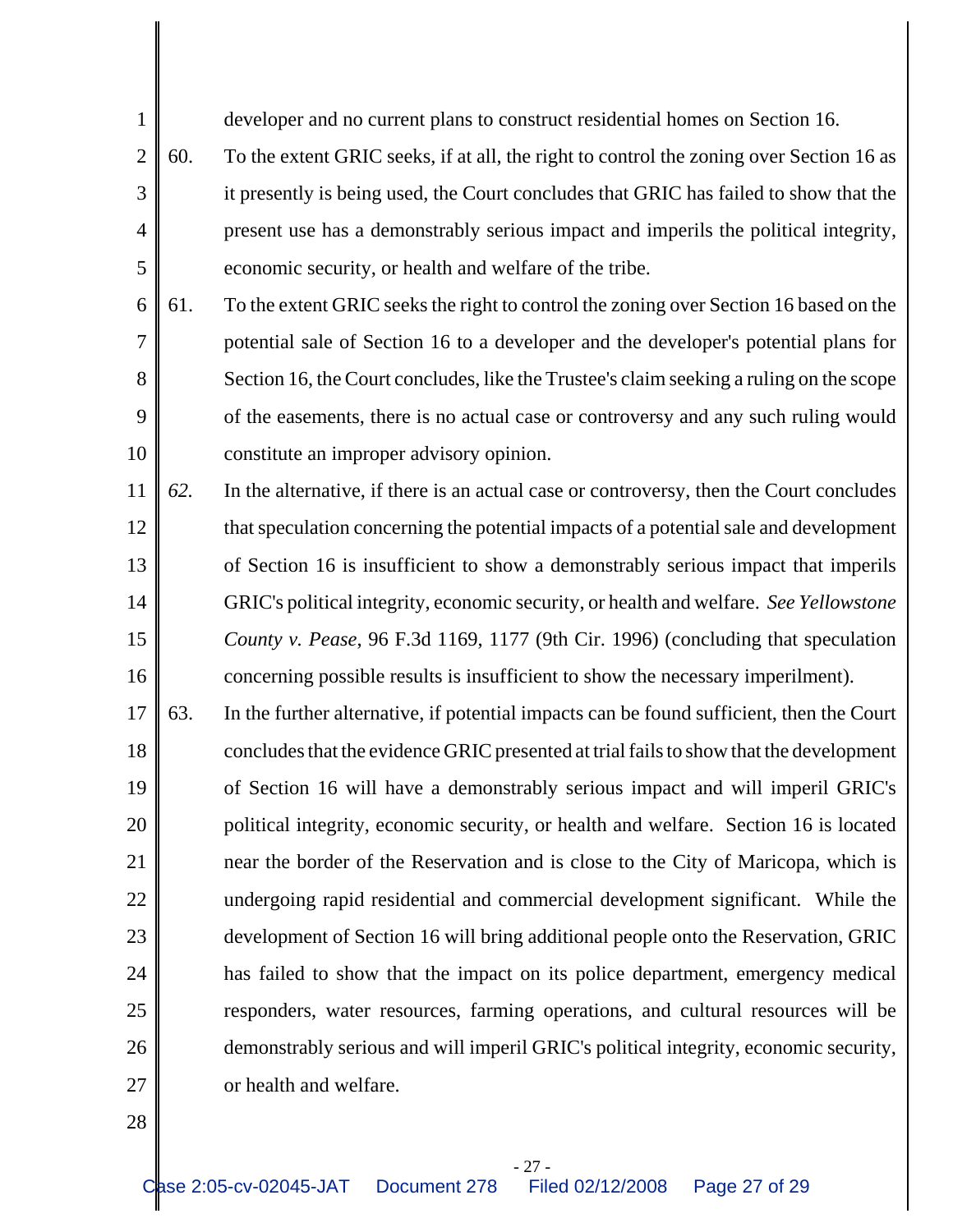| 1              |                                                                                                                                                                                             | <b>Trespass</b>                                                                                  |  |  |  |
|----------------|---------------------------------------------------------------------------------------------------------------------------------------------------------------------------------------------|--------------------------------------------------------------------------------------------------|--|--|--|
| $\overline{2}$ | 64.                                                                                                                                                                                         | GRIC claims that the Debtors and their invitees have trespassed on tribal and allotted           |  |  |  |
| 3              | lands by accessing Section 16 over roadways where no legal access existed.                                                                                                                  |                                                                                                  |  |  |  |
| 4              | Because the Court has concluded that legal access to Section 16 does exist, the Court<br>65.                                                                                                |                                                                                                  |  |  |  |
| 5              |                                                                                                                                                                                             | also concludes that the Debtors and their invitees have not trespassed on GRIC's tribal          |  |  |  |
| 6              |                                                                                                                                                                                             | and allotted lands. <sup>5</sup>                                                                 |  |  |  |
| 7              | 66.                                                                                                                                                                                         | Further, the Court notes that GRIC, during the trial, failed to put on any evidence of           |  |  |  |
| 8              |                                                                                                                                                                                             | damages related to the alleged trespass. While GRIC states in its proposed                       |  |  |  |
| 9              |                                                                                                                                                                                             | conclusions of law that it is entitled to damages, the amount of which shall be                  |  |  |  |
| 10             |                                                                                                                                                                                             | determined in a subsequent hearing, no such subsequent hearing was contemplated.                 |  |  |  |
| 11             |                                                                                                                                                                                             | Accordingly, even if GRIC had proven that the Debtors and their invitees trespassed              |  |  |  |
| 12             |                                                                                                                                                                                             | on GRIC's tribal and allotted lands, GRIC would not be entitled to any damages.                  |  |  |  |
| 13             | Ш.                                                                                                                                                                                          | <b>Judgment</b>                                                                                  |  |  |  |
| 14             |                                                                                                                                                                                             | Based on the foregoing,                                                                          |  |  |  |
| 15             |                                                                                                                                                                                             | IT IS ORDERED that Plaintiff is entitled to legal access to Section 16, that                     |  |  |  |
| 16             |                                                                                                                                                                                             | Defendant is not entitled to exercise zoning authority over Section 16, and that no trespass     |  |  |  |
| 17             | on the Gila River Indian Reservation has occurred, all in accordance with the foregoing                                                                                                     |                                                                                                  |  |  |  |
| 18             | findings and conclusions, and the Clerk of Court shall enter judgment accordingly in favor                                                                                                  |                                                                                                  |  |  |  |
| 19             | of Plaintiff and against Defendant;                                                                                                                                                         |                                                                                                  |  |  |  |
| 20             | IT IS FURTHER ORDERED that the Motion to Quash Subpoena to William                                                                                                                          |                                                                                                  |  |  |  |
| 21             | Rhodes (Doc. #231) is DENIED as moot; and                                                                                                                                                   |                                                                                                  |  |  |  |
| 22             |                                                                                                                                                                                             |                                                                                                  |  |  |  |
| 23             |                                                                                                                                                                                             |                                                                                                  |  |  |  |
| 24             |                                                                                                                                                                                             |                                                                                                  |  |  |  |
| 25             |                                                                                                                                                                                             |                                                                                                  |  |  |  |
| 26             |                                                                                                                                                                                             | <sup>5</sup> Because of the limitations of this judgment as discussed in the indispensable party |  |  |  |
| 27             | section, and questions the Court has concerning GRIC's authority to prosecute a claim of<br>trespassing on land allotted to individual Indians, the Court limits its conclusion on trespass |                                                                                                  |  |  |  |
| 28             |                                                                                                                                                                                             | to GRIC and its tribal and allotted lands.                                                       |  |  |  |